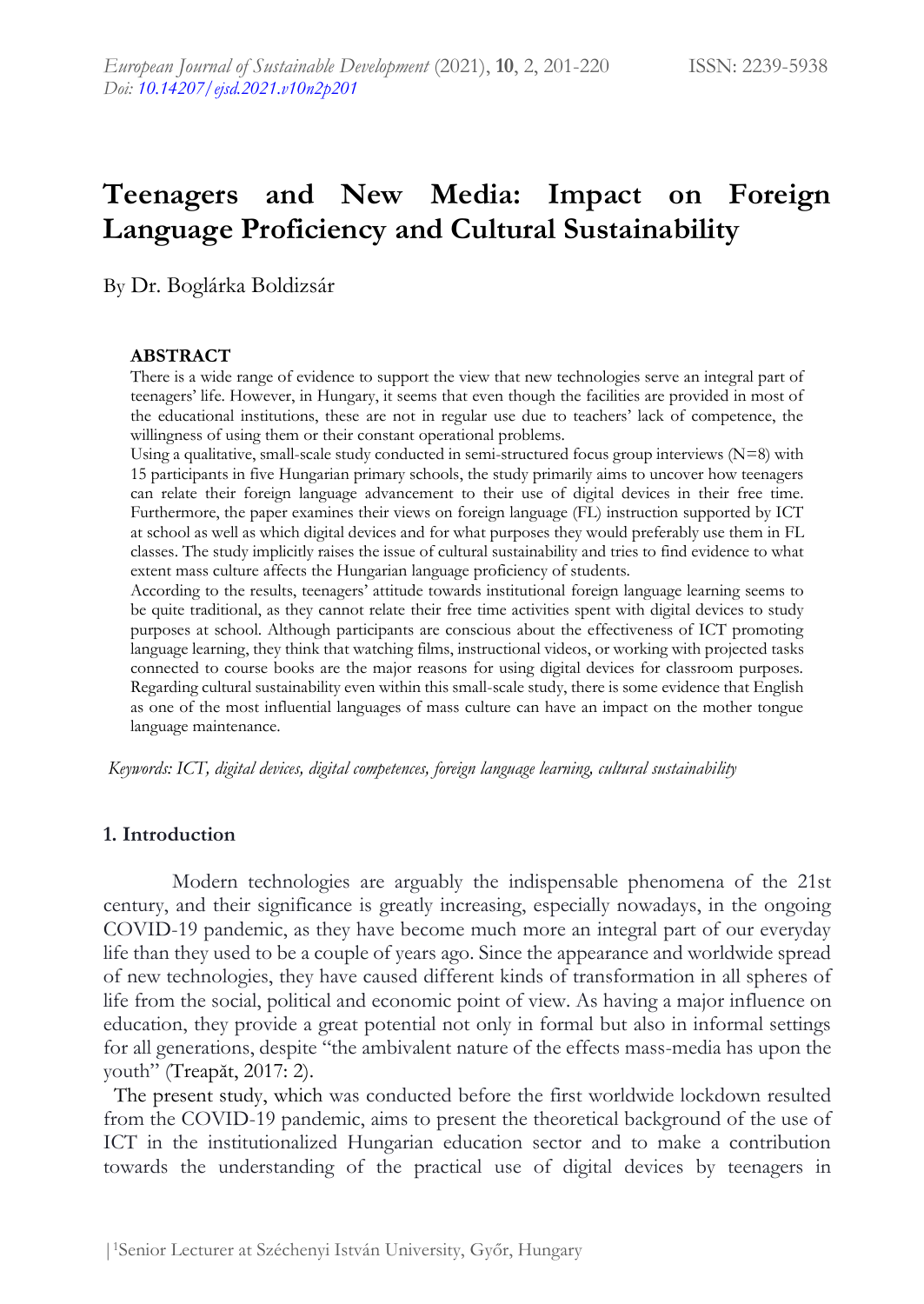instructional and non-instructional circumstances. Experiencing the growing impact of new media on teenagers' life, interview-based small-scale research was carried out to explore the young generation attitude on ICT use, their digital competence and needs focussing exclusively on foreign language (FL) education. Although the immediate influence of new media on teenagers' life was not intended to be explored by the present study explicitly, some issues are worth to be considered concerning cultural sustainability.

#### **2. Research background**

## **2.1 New media and their influence on teenager's life**

Technological pluralism is an important challenge of the twenty-first century. New media technologies – including the Internet, the "information superhighway" (Ravi, 2012), multimedia, mobile phones, gaming & animation and many others, – have caused dramatic changes in young people's aim and extent of media use since the 1990s. Considering the application of digital devices, the repurposing of traditional media can be experienced. This means that individuals can get access to any programs when they feel like with the help of streaming services (Valkenburg & Piotrowski, 2017). Furthermore, they have also become much more active participants than being just passive recipients (Çöteli, 2019) in their media consumption. This transformation lies in the expanding range and scope of tools used for interactions with media content. As human-computer interaction has also become visually more suggestive of the nature of user interaction with the medium, Internet users are not only allowed "to experience media in newer ways but also actively contribute their own content, given the rise in interfaces and applications that are premised on user-generated content" (Sundar & Limperos, 2013: 505).

 Regarding teenagers' average time spent with media has also shown great changes, meaning "these estimates have now skyrocketed to an average of six (for children) and nine hours a day (for teens)" (Valkenburg & Piotrowski, 2017: 1), which rate is higher than the time spent at school daily.

 If we consider the impact of new media technologies, there are umpteen benefits and drawbacks. Some of the advantages are that they promote global communication processes by breaking down geographic borders and locations, the way individuals interact, travel, entertain themselves or access information. They also offer countless opportunities for educational media for learning and the potential of social media for identity development. However, new media has many potential dangers on teenagers' life by being exposed to electronic crimes (e.g. violence, cyberbullying), pornography and the free global forum of unrestricted information. Furthermore, there are other social and ethical issues that the young generation should be well-informed about and their consequences as well, such as illicit intrusion into electronic systems, copyright infringement, electronic plagiarism and game addiction, not to mention the serious physical impacts of sitting in front of and watching the screens all day (Livingstone, 2012; Ravi, 2012; Valkenburg & Piotrowski, 2017). These concerns appear on a global level. Parents and educators have a crucial role in dealing with these issues.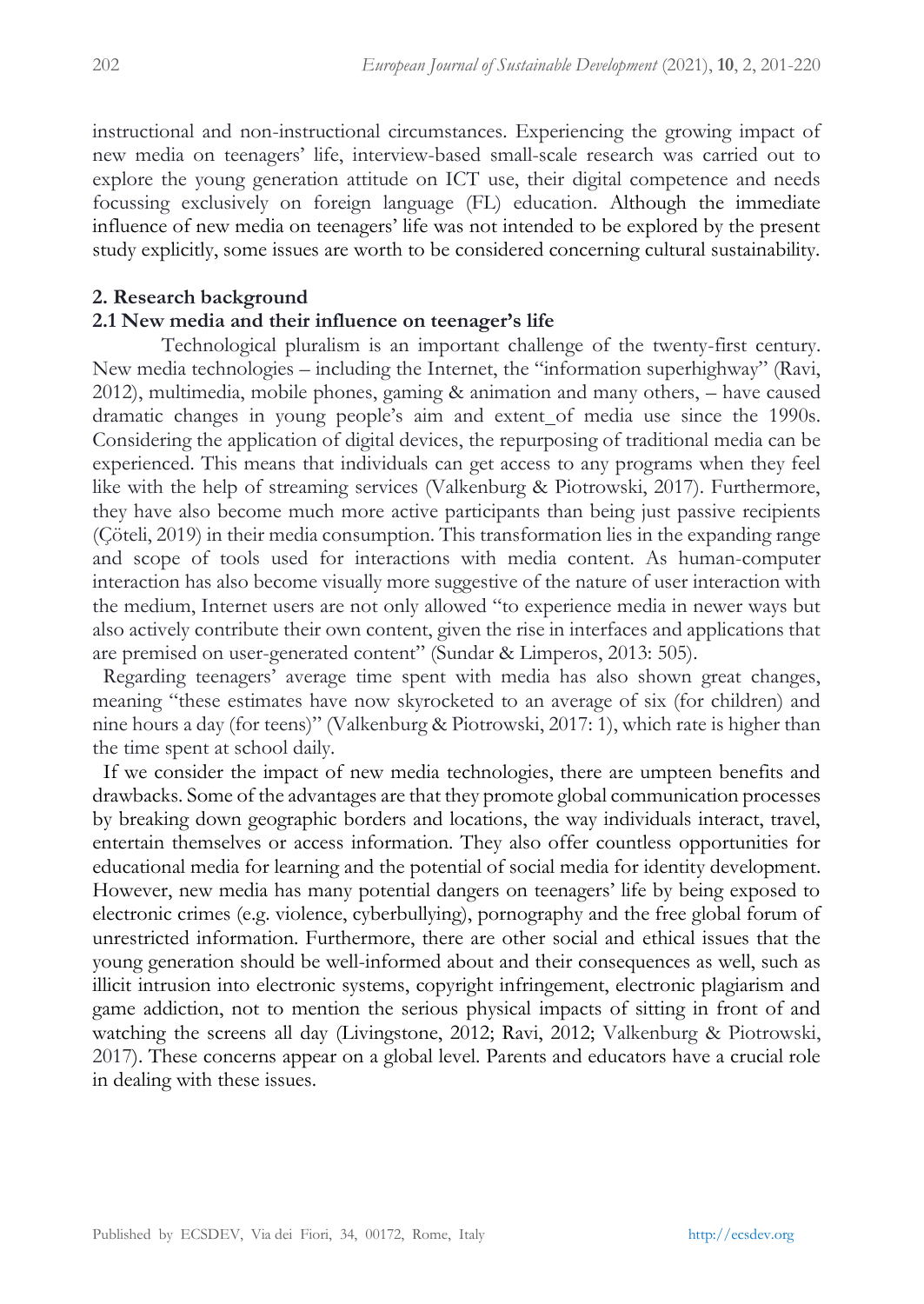## **2.2 The impact of mass culture regarding the young generation and cultural sustainability**

Culture is the entirety of all values of societies, including e.g. moral values, judicial system, etiquette, economic and social structure, language, cuisine, aesthetics (Çöteli, 2019). In regards to culture, new media technologies have generated great transformations in life, having a crucial effect on the whole of current societal dynamics. According to Çöteli (2019), such changes have been implemented in the diversified forms of mass media, technological advancements, social freedom or the new trends of thoughts on human rights and social movement. It is undisputed that culture has become much more instrumentalized and digitalized nowadays, and the main tendencies of the modern world (globalization and mass consumption) influence the lives of all generations. It has to be realised that the young ones are the most vulnerable to these changes especially through the use of new media technologies like the transformed ways of communication and socialization. Moreover, in this accelerated world "mass culture puts the individual into a passive consumer of culture and turns life practices (…) into a consumption activity" (Yavuz, 2009: 144 in Çöteli, 2019: 2).

 According to UNESCO's definition, "culture is who we are and what shapes our identity. No development can be sustainable without including culture"<sup>1</sup>. With the spread of mass culture, a tendency of forming new identities due to the influence of social media can be experienced. Çöteli (2019: 11) has pointed out that ordinary digital identities created by individuals in a virtual world are now reaching a size that can affect culture, leading to serious changes by affecting real life.

 Regarding the conceptual framework of cultural sustainability (Soini & Dessein, 2016) three, partly interlinked representations, have been highlighted. The first representation (culture in sustainability) sees culture as a capital, in other words "as a general process of intellectual, spiritual or aesthetic development, as well as the results of intellectual and artistic work" (ibid. 5). In the second representation (culture for sustainability), culture is interpreted as a way of life, which regulates all of its spheres by reflecting and giving meaning to the environment. The broadest perspective, the third one (culture as sustainability), views the concept of culture as a semiosis and includes the various influences on behaviour and the functions over actions in social life. Regarding the relationship between culture and development, the first representation implies "conservation, maintenance, and preservation of tangible and intangible culture and the diversity of cultural expressions" (ibid. 5). The second perspective translates culture to the local conditions and highlights it as "a resource for development and a means to conceptualize, regulate, and shape development processes". The third representation refers to a fundamental paradigm shift, in which development is considered as a cultural process, in which sustainability becomes an integral part of a culturally-embedded development.

 Examining cultural sustainability in terms of the global spread of mass culture, all three representations have to be taken into consideration. The role of education is crucial in this respect, as it should "empower learners to make informed decisions and responsible actions for environmental integrity, economic viability and a just society, for present and

<sup>1</sup> https://en.unesco.org/themes/culture-sustainable-development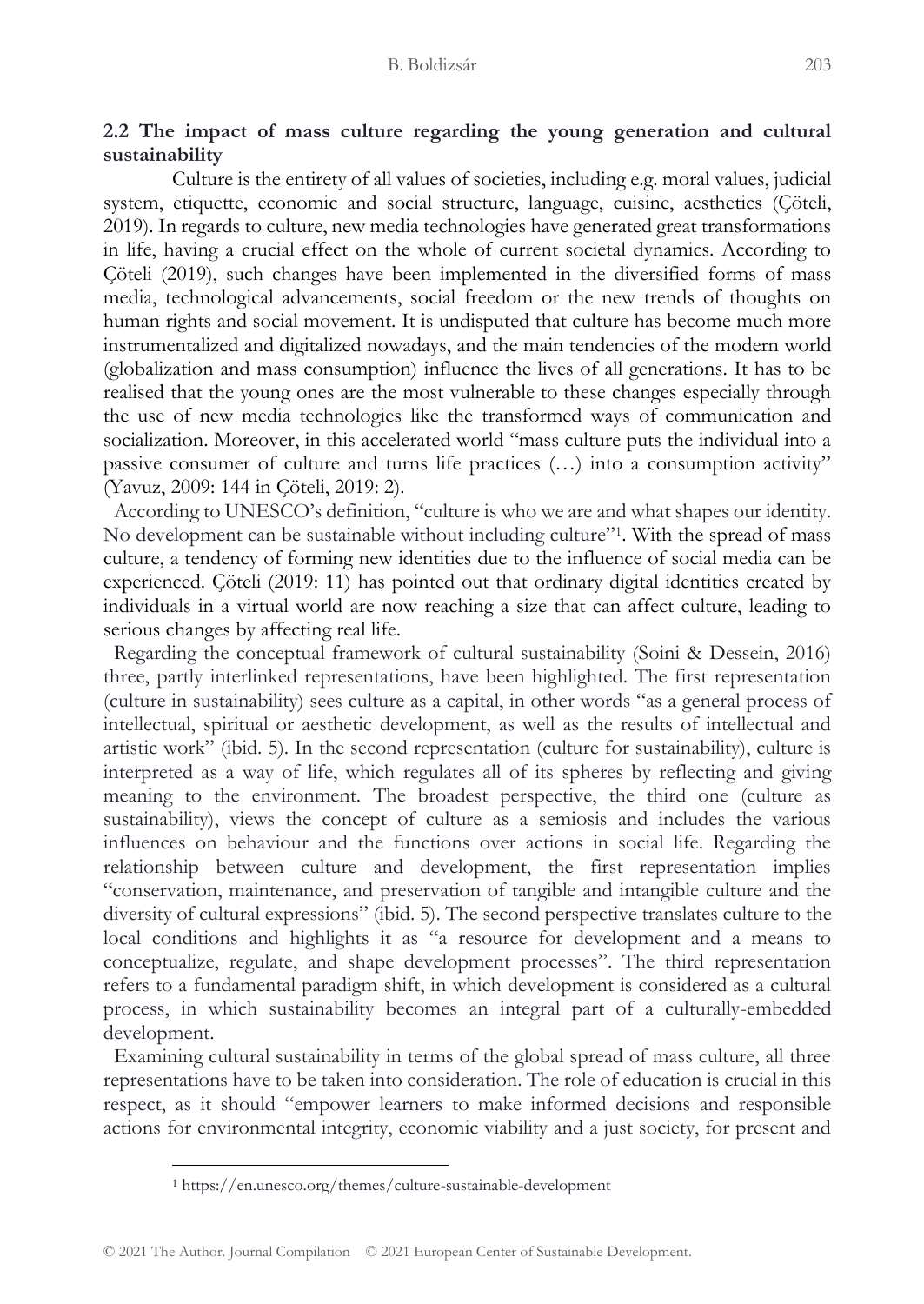future generations, while respecting cultural diversity" (UNESCO on Education for Sustainable Development<sup>2</sup>). Therefore, one of the main responsibilities of education in connection with reducing the negative impacts of mass culture dominance is perhaps teenagers' identity formation including the maintenance and preservation of their own culture and the awareness-raising for the environment.

## **2.3 New media in education 2.3.1 Structuring digital competence**

New technologies play a crucial role in teenagers' daily activities as well, who can do multi-tasking by navigating and manoeuvring on various digital platforms (Livingstone, 2003), and are competent users of smartphones and computers (Gfk Hungária, 2010; Mátyásné Nagy, 2015; M. Fazekas & Cs. Czahesz, 2011, etc.). However, the rate of exposition to these devices and the level of ICT competence can vary strongly even among the young generation. According to Buda (2013), Prensky's (2001) previously used homogeneous categories (digital natives and digital immigrants) seem to be much more polarized today. Therefore, the classification related to 'digital native' solely based on age group can be misleading. Taking into account quality indicators for the use of digital technologies in group formation will be more in line with the real situation. Buda identifies five subgroups based on proficiency levels: digital hermits, explorers, nomads, migrants, settlers and conquerors. He concludes that nowadays there has been an even wider gap between some of these groups, but in the case of others the difference has recently narrowed (e.g. between digital migrants and settlers). All in all, the picture has become much more nuanced within the whole society.

## **2.3.2 The use of new technologies in the Hungarian educational and noneducational context**

Regarding the impact of new technologies on the educational setting in Hungary, the following themes have been researched on regional and national levels: learners' ICT competence, the purpose and frequency of using digital devices (e.g. ITTK, 2007; R. Tóth and Molnár, 2009; Sikné Lányi, 2000; Sós, 2005; Török, 2001), their attitude towards ICT, IT culture and lifestyle, and computer science studies (Hanczár, 2006; Dancsó, 2008; etc.). However, there have been few investigations on ICT in Hungarian FLT (foreign language teaching) (e.g. Boldizsár, 2018; Czékmán et al., 2017; Kétyi, 2016, 2017). Therefore, this study aims to find out more about teenagers' view of new media and how this can promote their FL proficiency.

 ICT in Hungarian primary education is taught as a separate subject and digital devices are tools for specific tasks in other subjects, e.g. in language learning, mathematics, natural sciences and arts. Considering the infrastructure of primary and secondary education, according to the latest research results the computer rooms of schools are well-equipped with ICT (Molnár & Pásztor-Kovács, 2015), but the rate of technological equipment of the general or subject-specific classrooms usually lag in this respect and big differences exist on the institutional level (MOD 2016). Moreover, even if the facilities are provided in the educational institutions, some devices are inadequate as they are outdated and

<sup>2</sup> https://en.unesco.org/themes/education-sustainable-development/what-is-esd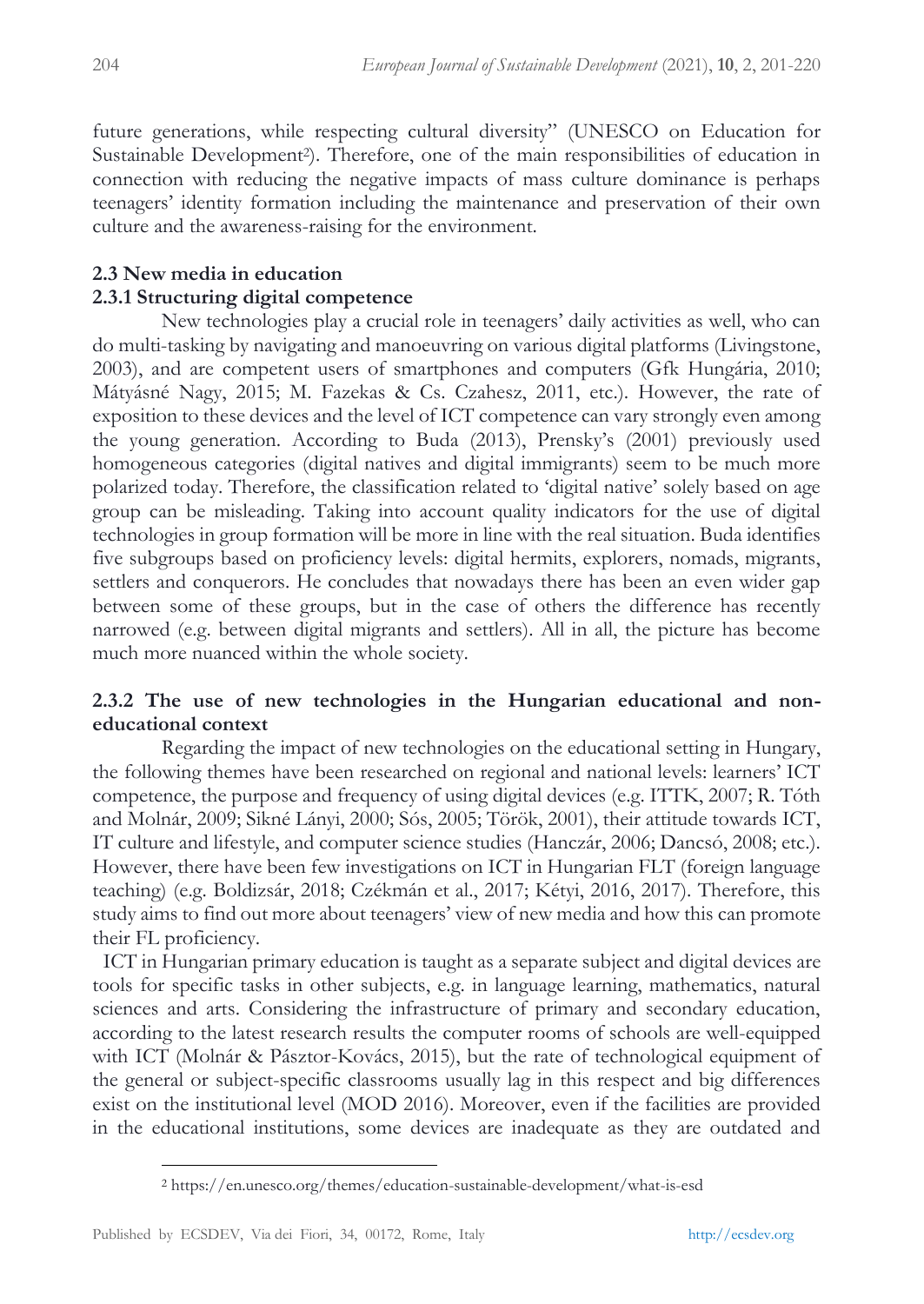therefore need constant repair, or some classrooms lack the necessary equipment (see also Boldizsár, 2017). Furthermore, it can also be the case that digital devices are not in regular use due to several reasons, e.g. teachers' lack of competence or confidence, delusion, fear or unwillingness to use them; as well as the constant operational problems (Ollé in B. Tier, 2012; MOD, 2016).

 Buda (2013) approaches the issue of ICT from the teacher side and lists some of their basic fears. Firstly, he mentions the frustration when being exposed to technical problems, which make them feel vulnerable to machines (e.g. the problem assembling their devices, the necessary recalibration of interactive boards, or the pen drive that the computer does not recognize). Secondly, teachers often experience insecurity as they think their subject knowledge is less and less worth or up-to-date. On the one hand, sometimes students ask questions that they cannot answer as they have not come across the particular website which deals with the problem in question. On the other hand, they also noted that students ask less and fewer questions as they turn to the Internet for proper answers instead of the teachers, although students are warned of the dangers of the websites as some of them provide false information. Thirdly, teachers have doubts about what skills need to be developed at school, about the future needs of the next generation, which is difficult to predict at the moment (Szebeni, 2010). In addition to this, students often feel what they learn at school is completely useless for them, so "what they are learning in school has little or nothing of value to contribute to who they are once the bell rings" (Jenkins, 2009). Fourthly, as current norms are in constant change due to the accelerated life through the ICT, the pedagogues have the pressure of the society of being the role models. Besides, they also have to adapt to the conditions and regulations of the educational institution management. Unfortunately, this internal distress can affect teachers' work in the short term, but in the long run, it will inevitably have a personality and health-destroying effect.

 Apart from the institutional facilities and the proportion of the use of ICT in education, it is worth to note what for and how frequently teenagers use digital devices in a noninstructional context. According to M. Fazekas & Cs. Czahesz (2011) Hungarian teenagers (aged 14-19) spend 1-2 hours with computers during the weekdays but this rate of exposure at the weekends is usually much higher (2-3 or more than 4 hours). Students use the computer or their smartphones mostly for entertainment or relaxation (67,8%), as well as for communication  $(66,7%)$ , which also has a significant role in their life, especially in socializing and networking. Considering the rate of computer or Internet use in institutional circumstances the same figures are shown (69,5%), but these are not to be related to the use of ICT in the formal setting. Furthermore, it seems the development of digital literacy is not yet a prominent part of the knowledge transferred by the school, and teachers make little effort to use modern technologies or the existing tools are not always effectively utilized (MOD, 2016).

 To solve the above-mentioned problems, more and more up-to-date and appropriate teacher training programmes are needed to provide educators with the necessary skills and methodological considerations to cater for the needs of the digital native generation (Kárpáti, 2003; Főző, 2006; Boldizsár, 2017; 2018). Mátyásné Nagy (2015) also points out the necessity for the development of a high-level digital curriculum. Fortunately, nowadays a high number of relevant teacher training programs and useful publications available, which serve as general guidelines on how to incorporate new technologies into the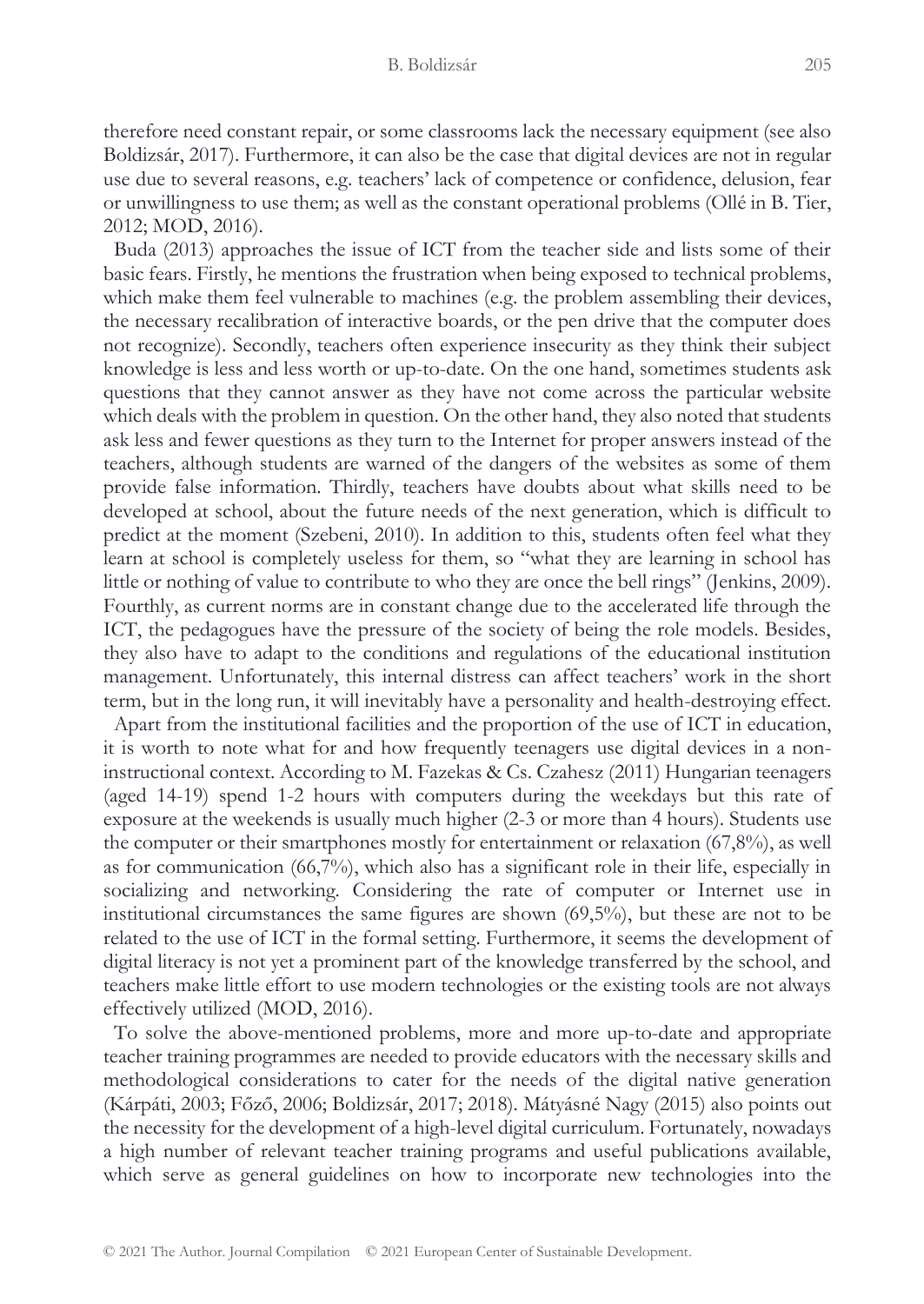teaching-learning process effectively (Turcsányi-Szabó & Abonyi-Tóth, 2015). Moreover, to bridge the gap in the improper infrastructure of some schools (e.g. as a result of the lack of proper technological equipment) the idea of BYOD (Attewell, 2007) is introduced meaning that students and teachers bring their mobile devices (laptops, netbooks, tablets, smartphones, etc.) into school and use them to access institutional information, applications and services supporting learning. This idea was first introduced by the recommendations of the Hungarian Digital Education Strategy in the context of establishing the Sample Digital School Project (IVSZ, 2017).

In summary, there is still room for improvement in Hungarian ICT education, but there are more and more examples of good practices, which is promising.

## **2.3.3 New technologies in the service of FLT and teachers' changing roles**

According to Molnár (2011:1042), a great difference exists between students of the 20th and 21st centuries, "which not only creates new demands on education, but these needs can no longer be met by traditional methods". Therefore, she thinks that the success of education lies in its ability to make an attitude change towards ICT and to adapt rapidly to the endless changes of the digital world to be able to keep up with the demands of the modern age, the world of work.

 Since the 1990s the use of networks and the Internet became more and more widespread in education and also in the methodology of foreign language teaching. Language teachers reacted fast to the new technological challenges and started to incorporate these into their teaching practice. Web 2.0, the IWBs and the social networks meant a breakthrough in language teaching as they offered a much wider variety of possibilities (Dudeney & Hockly, 2012). Cetto (2010) mentions three major platforms that can provide tools for enhancing language teaching and learning: the web, the network-based communication through email, chat programs, wikis, blogs, etc. and the CD-ROM or the hypermedia applications. She points out that CD-ROMs are still popular tools as they support textbooks with supplementary material. However, the web and the network-based communication applications can provide a wide display of context for interaction, and the World Wide Web also offers an "endless source of materials for content-based lessons and provides plentiful opportunities for interaction with cultural authentic material" (ibid. 120).

 New technologies have a long list of advantages in FLT such as promoting interactivity, providing immediate feedback, creating the chance for collaborative or competitive learning as well as for personalized learning experience and differentiation. Furthermore, regarding the time factor, synchronous and asynchronous learning opportunities are reinforced by the online and downloaded resources for learning, which involves real-life, interesting and motivating tasks (Főző, 2006; Szabó, 2012). However, according to Blake (2008), there are some common misconceptions in regards to ICT in language teaching that have to be considered. Firstly, it is highlighted that "there is not one technology best suited for language study" (Blake, 2008:9). Furthermore, we need to take into account that technology is "theoretically and methodologically neutral" (ibid. 11), so it is important to understand how it is utilized as a pedagogical tool or a cultural practice. Moreover, as new devices are being created day by day, it is not true that "today's technology is all we need to know" (ibid. 13), as no educational institution can prepare teachers for these changes. Lastly, he highlights that even if technological tools can effectively foster the teaching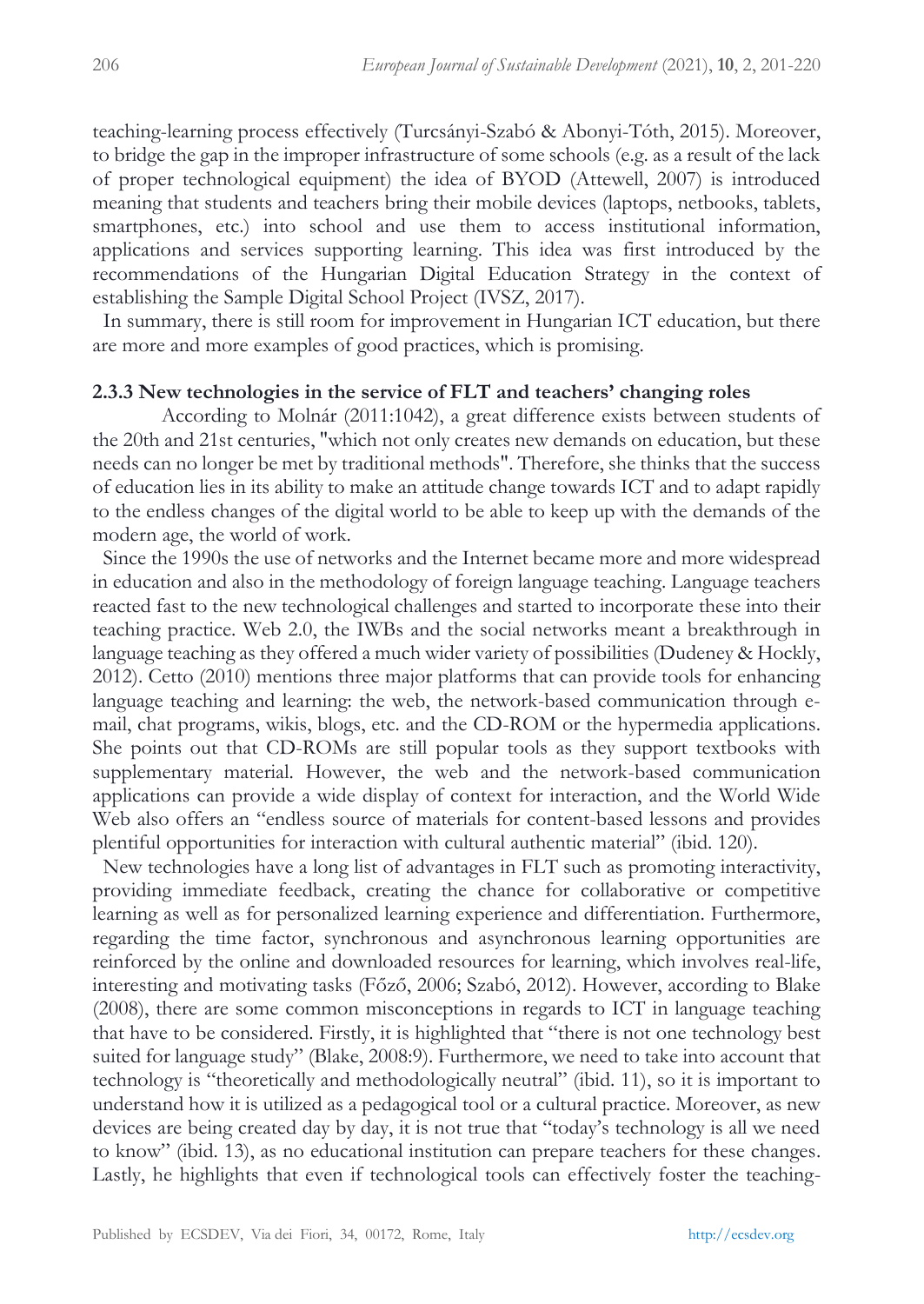learning process they "will not replace teachers in the future" (ibid. 14). Hoopingarner (2009) adds that it seems that with the help of technology, which is a tool that can enhance the teaching-learning process by providing a platform for interaction and task-based learning, the quality of the learning experience can be raised, but a computer cannot substitute a teacher and cannot transform someone into a good teacher.

 Among the expectations towards pedagogues in general and also foreign language teachers the digital skills they possess are very important in the development of students' learning processes, as they are supposed to introduce technologies as tools in the service of education (Fernández-Cruz & Fernández-Díaz, 2016). In an ideal situation after graduation teachers should not only have a solid understanding of how to use new technologies to support learning. They should possess up-to-date methodological knowledge and practical experiences of the effective use of digital devices in order to be able to reflect on "how to best integrate technology within their methodologies to enhance the effectiveness of their teaching and learning in their classrooms" (Cetto, 2010:119). However, Polónyi (2017) argues that it is unrealistic to expect teachers to keep up with the rapid development of new technologies, as the teacher training institutions cannot provide them with an up-to-date curriculum of how to incorporate digital devices into their methodology to cater for the needs of the young generation. Cetto (2010) states that what teachers can do is that focus on the instructional goals and objectives, their teaching styles which can be matched to the available technological platforms that the educational institution can provide for them. Moreover, there is a wide range of teacher training programmes that are available provided by the state or by private corporations. But it is still a long-term process.

#### **3. Research design**

#### **3.1 Research setting and participants**

This qualitative small-scale study<sup>3</sup>, which was conducted in the form of semistructured focus group interviews, is the continuum of previous research carried out by multi-criteria online questionnaires (Boldizsár, 2018) among 660 participants (5th-13thformers) from 41 upper-primary and secondary educational institutions of Győr (a major city in the North-West of Hungary). This previous study aimed to explore students' ICT competence, their use of new technologies in their free time and the impact of multilingual websites or applications on their foreign language advancement. Further investigations focussed on students' attitude on what digital devices and for what purposes they would incorporate them into the foreign language lessons to make that more effective.

 As for the present qualitative research, which aims to explore the major aspects of the previously mentioned issues in more detail, students were selected by non-probabilistic sampling technique (c.f. Palys & Atchison, 2014) from five primary schools, which were previously involved in the online study. Before the interview, participants were informed about the research purpose, data collection procedures, and what would happen to any data obtained.

<sup>3</sup> The research reported in the study was carried out with the support of the project called "Internationalisation, initiatives to establish a new source of researchers and graduates, and development of knowledge and technology transfer as instruments of intelligent specialisations at Széchenyi István University, Hungary", EFOP-3.6.1-16-2016-00017.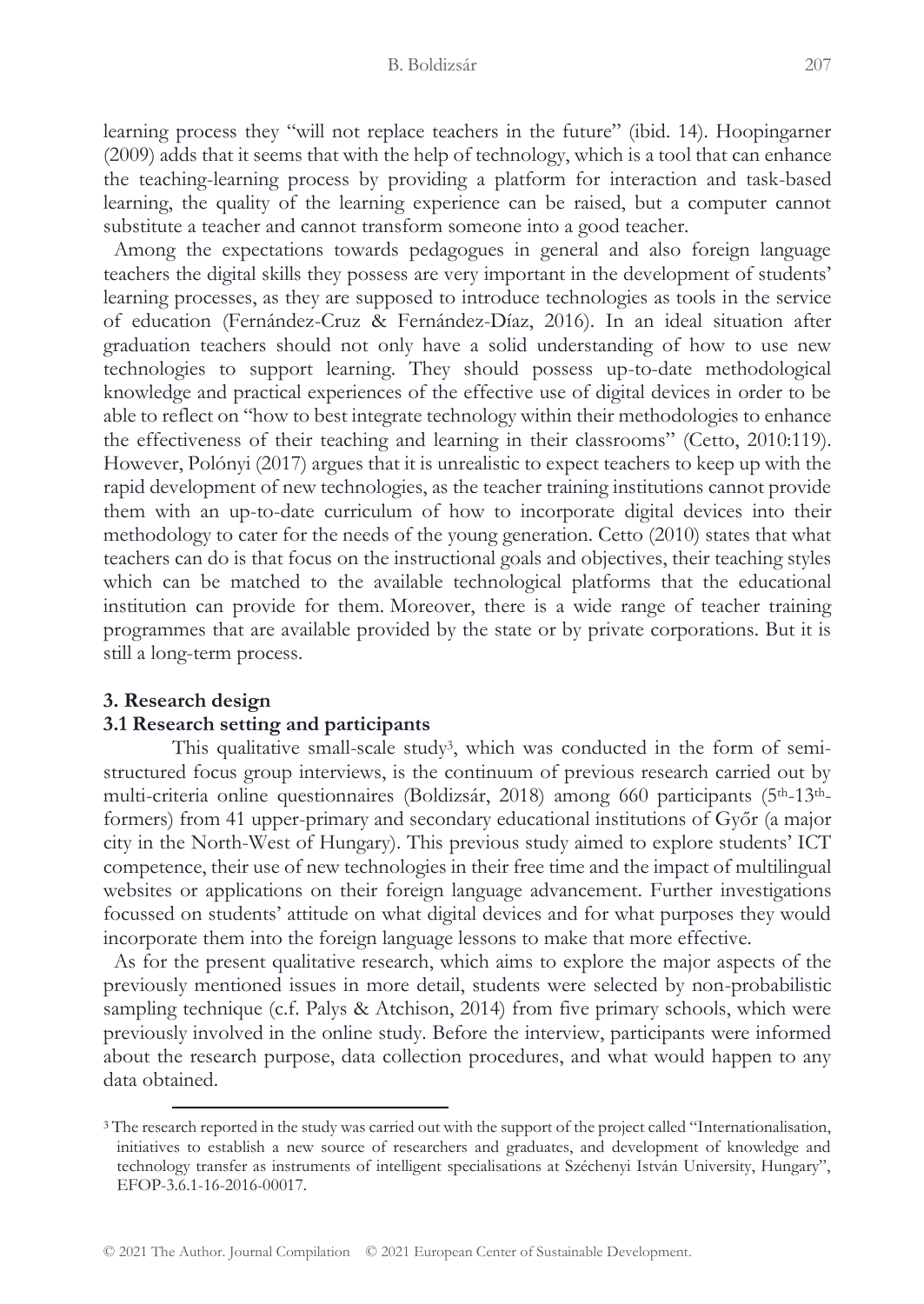Although the two studies used similar or in most of the cases the same research questions, the major differences between them are the range of sampling (participants are chosen only from upper-primary schools) and the more in-depth analysis of certain research questions.

## **3.2 Research aim, data collection and analysis**

The study aims to explore how teenagers in the upper primary school (ages 11- 15) can relate their foreign language advancement to their use of digital devices in their free time. Furthermore, the paper examines their views on FL instruction supported by ICT at school as well as which digital devices and for what purposes they would preferably use them in FL lessons to enhance their language proficiency.

Eight semi-structured focus group interviews were conducted and recorded in Hungarian (see Fig. 1). Fifteen participants (5 males and 10 females) took part in the research, whose first foreign language at school is English and/or German. The interviews unfolded in similar ways, guided by core questions to elicit information linked to the research aims. Audio recorded interview data were transcribed verbatim.

| grades<br>(ages)       | first foreign language<br>- level of language proficiency (CEFR) | of<br>number<br>interviewees | number<br>- of<br>interviews |
|------------------------|------------------------------------------------------------------|------------------------------|------------------------------|
| 5                      | English $- A1/A2$ (3 students)                                   | 3                            |                              |
| $(11-12 \text{ yrs.})$ |                                                                  |                              |                              |
| 6                      | $German - A2 (2 students)$                                       |                              | 3                            |
| $(12-13 \text{ yrs.})$ | English $- B1$ (3 students)                                      |                              |                              |
|                        | English and German $- A2/B1$ (1 student)                         | 3                            | $\mathfrak{D}$               |
| $(13-14 \text{ yrs.})$ | English $-$ A2 (2 students)                                      |                              |                              |
| 8                      | English $- B2$ (4 students)                                      |                              | $\mathcal{D}_{\mathcal{L}}$  |
| $(14-15 \text{ yrs.})$ |                                                                  |                              |                              |
|                        | total:                                                           | 15 students                  | $N=8$                        |

*Fig. 1. Research participants' quantitative data in the focus-group interviews*

 Interview questions were constructed around three major themes within the field of new media and foreign language studies. The first block of questions focussed on the accessibility of digital devices, the average time spent with them in their free time and students' views on their ICT competence. Secondly, teenagers were asked what type of activities they prefer to do with the available devices and which languages are mainly used when browsing the Internet, being online and engaged with different applications or playing games. If participants showed interest in foreign language content in any respect, they were also asked to express their opinion on whether this had any influence on their FL skills and content knowledge development. Finally, institutional language teaching was studied based on what kinds of ICT tools are generally used in class and for what purposes. Connected to this, student opinion was investigated on which digital devices and for what activities they would find worth to be incorporated into the foreign language classes to better meet their needs (see Table 1. in Appendix).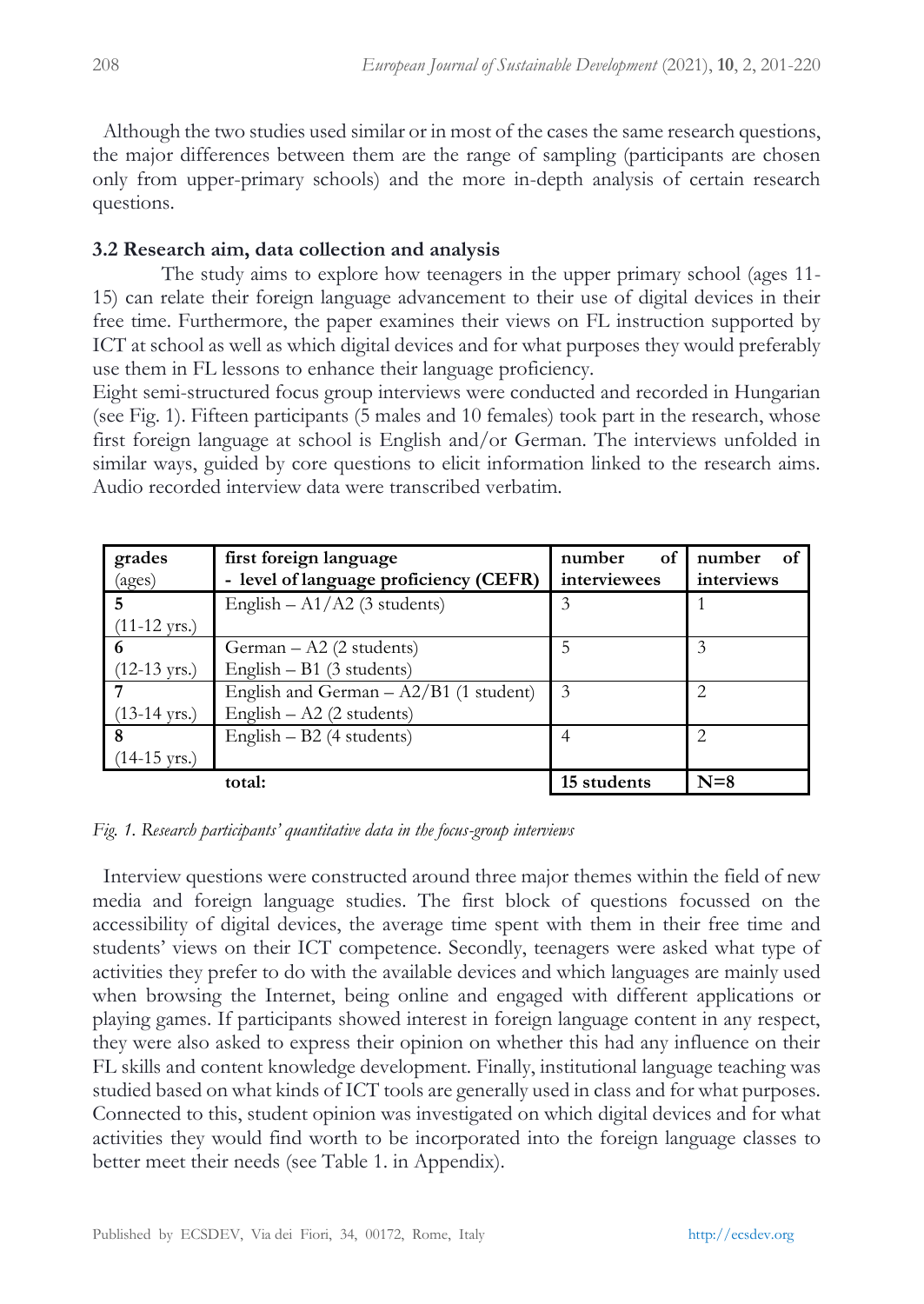Before the interview research, a larger-scale data collection was conducted in the form of online questionnaires<sup>4</sup>, which combined open-ended questions with forced-choice answers. In this study, the data of children between the age of 11 and 15 are used with the purpose of triangulation (see Patton, 1999).

#### **4. Research results**

Concerning research results, the quantitative figures of the multi-criteria online questionnaire are compared with the qualitative data of the interview findings. First, some general information about the participants' foreign language studies is presented then the results are introduced concerning the three major themes of the interviews.

From the online questionnaires (Boldizsár, 2018) it has been noted that despite the city's closeness to the Austrian border where the research was carried out, students' choice of the first foreign language learnt in the primary school is rather English-focussed (c.f. English: 68,1%, German 30,9% of respondents). This phenomenon was also highlighted by another non-representative national research (Kuti & Öveges, 2016), as well as one which pointed out that the German language, "which had until recently enjoyed a strong regional significance, has lost a considerable amount of importance" in this region (Rieger, 2009:97). This tendency can also be seen in the convenience sampling of the interviewees (see Fig. 1).

#### **4.1 Access to and time spent with digital devices and ICT competence**

The first part of the interview aimed to explore student access to digital devices at home, the time spent with the new technological tools and their opinion about their digital competence.

**Finding 1:** Interviewees, who mostly regarded themselves as competent users of new media, have access to a variety of digital devices at home and use them every day with huge individual differences in respect of time.

 Regarding student access to new media, the findings showed that most of the interviewees have a wide range of digital devices at home. The rate of owning a smartphone is of the highest percentage of all the available devices, meaning that each respondent has one in their possession. Moreover, most of their households contain a tablet (73,3%), a PC (66,6%) and/or a laptop (53,3%) and of course a TV (73,3%). Also, a high number of students reported having access to an Xbox or a Play Station (60%) used mostly at the weekends. However, only a few of them had a digital camera or a video recorder, and a Google Home Mini device is owned by one individual. It was also interesting to note that neither an mp3, a CD/ DVD-player, nor an e-book reader has been mentioned by any of the participants in the interviews although these technological tools were represented at a relatively high proportion (34-50%) in the online questionnaire study among teenagers at the same age range.

 Concerning the length of exposure to digital devices mentioned by the interviewees, it was found that all of them use their smartphone, tablet or laptop daily, but there are huge

<sup>4</sup> The online questionnaire was filled in by 660 students (N=394 aged between 11 and 14/15 from primary schools, N=266 aged between 15 and 18/19 from secondary schools)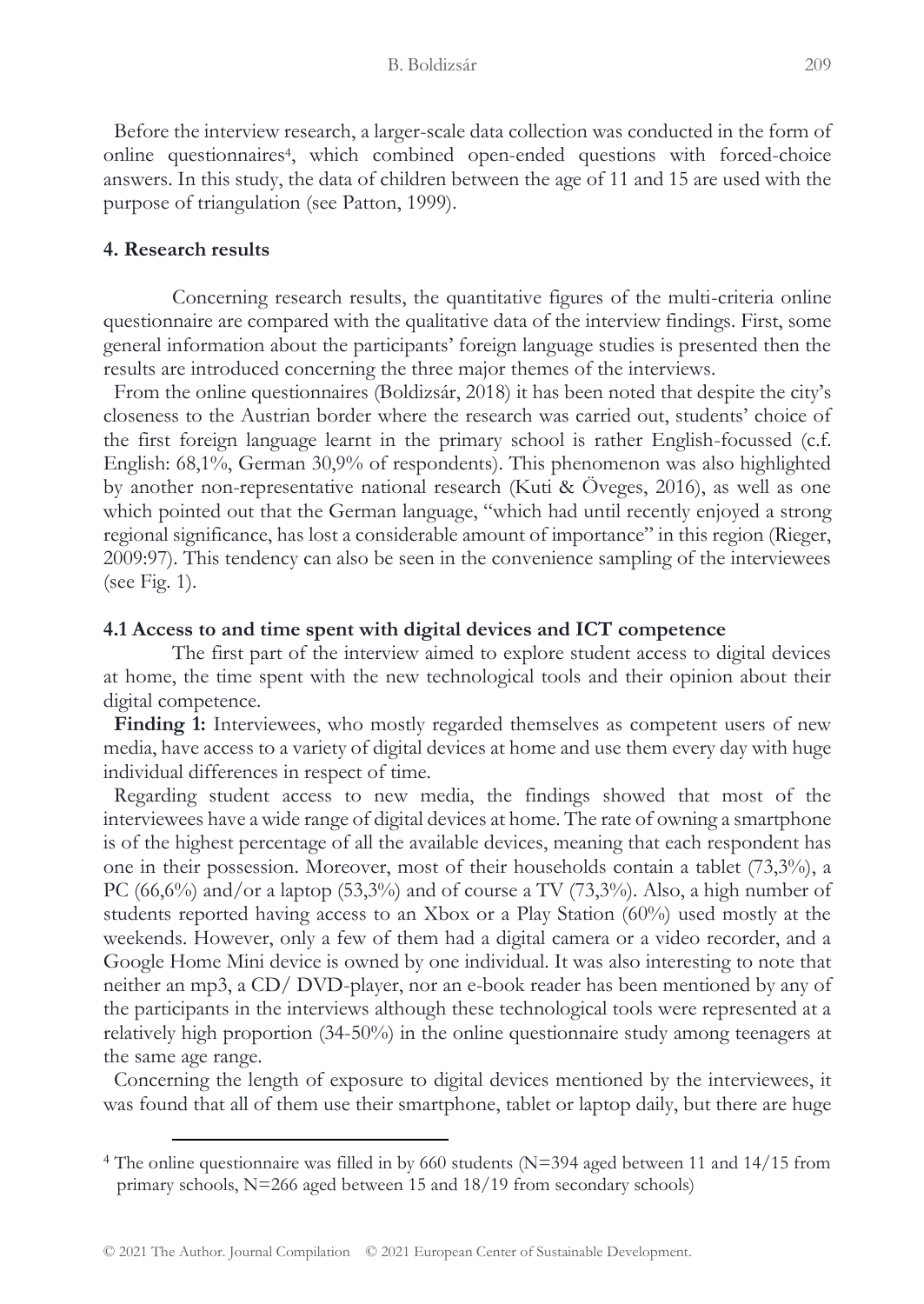individual differences related to the length of time devoted to them. This means that research participants are exposed to digital devices between half an hour to even eight hours a day (c.f. Valkenburg & Piotrowski, 2017). Moreover, weekend exposures are usually higher than on weekdays. By comparing the interviewees' average time spent with digital devices a day to the data gained by the online questionnaire the same tendency can be seen. This means that a high number of teenagers (about 40%) use new technology an hour or two, and much less (approximately 20%) 3 to 4 hours a day. Both the questionnaire and the interview results show that there are a few students who seem to be online all day, spending more than six hours with their digital tools, which represents about 6% of the cases. Moreover, it was also found that the time spent with new technologies does not seem to be related to a particular age factor but it is more likely to be connected to what they use them for.

 In the case of proficiency, interviewees said to be competent users, especially with their own devices. This was specified in multiple ways by them, usually very subjectively. Two interviewees rated themselves as 9 and 8,5 on a ten-point scale, which seems to be quite high in respect of proficiency, and two of them compare themselves to their parents' or peers' competence:

*Generally, I can figure it out myself in such situations, better than my parents, […] but as I realised I am a bit behind my classmates in this field.* (S11, age 15)

#### *I think compared to my age I am better than other children.* (S13, age 13)

A few of them  $(N=2)$  specified their ICT competence related to different devices saying that they were much better at using the smartphone and the tablet than the computer. However, the rest of the respondents stated that they were able to use new technology with high confidence, so they were well versed in using digital devices.

 To specify what they mean by digital competence, it was found that downloading and uploading information, sending messages and operating basic software applications are routine tasks for all the participants although two 11-year-olds and one 13-year-old sometimes ask for help from their elder siblings if they are stuck. However, none of the respondents felt confident in programming.

Considering the results of the questionnaire, the same tendency is shown as in the interviews that is that the majority (91%) of the participants considered themselves as competent ICT users and only 3,5% stated that they were incompetent in this respect.

#### **4.2 Purpose of using digital devices and their influence on student FL proficiency**

The study also aimed to explore what purposes participants use new technologies for, what websites or language content they are usually engaged with (foreign language or native language ones), and whether they could benefit from using the digital devices in regards to their FL advancement.

 **Finding 2:** It is found that the three most popular pastimes mentioned by the interviewees are watching YouTube videos, films, and listening to music; visiting social media sites; using different applications on phone especially for study purposes and also for having fun (e.g. playing games). Furthermore, the language content, which they are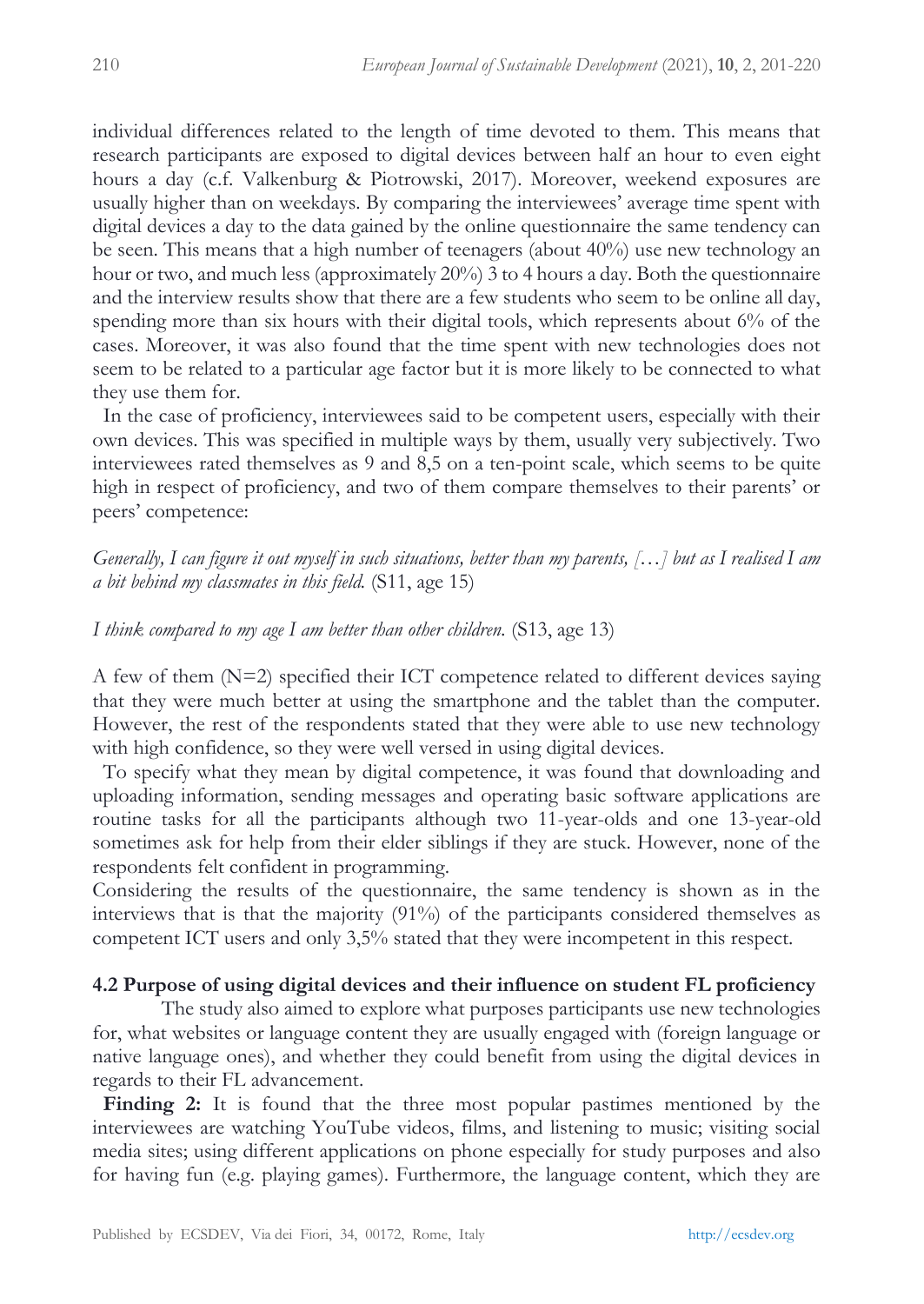most engaged with, are both Hungarian and English, and in the opinion of the majority of teenagers being interviewed foreign language contents or sites have positively influenced the development of their oral skills (speaking and listening) and vocabulary expansion in the foreign language. In the following, the results will be analysed in more detail.

 Firstly, regarding videos and music, teenagers select them on their major interests or hobbies. In the interviews the following types have been mentioned: experimental videos, 5-Minute Craft, beauty videos, engineering or biking videos, influencers' playing computer games and talent shows. Every participant (except for one) likes visiting foreign websites or watching films in a foreign language or the dubbed version with foreign subtitles. Those who have a higher level of English often ignore the subtitles and enjoy the natural flow of the foreign language.

*I used to watch films with subtitles, but now I can skip the subtitle, so I can watch and understand [films] without that.* (S12, age 15)

Films or series are not only watched on the computer or smartphone but also TV (mentioned by 40% of respondents). Finally, playing on a game console especially in a multiplayer mode is popular among males (ages 14 and 15), although female participants also reported that they have access to Xbox, but they did not mention whether they spent time with that.

 Secondly, the social media sites (Facebook, Instagram, the younger ones mentioned Messenger, Viber, Snapchat or Amino) do not seem to be so influential in the case of time spent with digital devices compared to watching videos. Most of the interviewees highlighted that they use them to keep in touch, chat with each other or exchange information about homework.

 The third most influential activity among the interviewees is the use of special smartphone applications such as Google Translator, online dictionaries, Duolingo, especially with the purpose of language learning. Wattpad is also used by 2 students. One of them is just about to finish her first novel in Hungarian but has started writing on the same platform in English as well. Finally, other applications like different photo and video editors, are also used by 3 female interviewees regularly. Furthermore, in regards to computer games, one-third (27%) of the teenagers play them regularly, generally the younger ones (11-12-year olds). Some (20%) older students (13-14-year-olds) used to play Minecraft when they were younger. However, Xbox games are still very popular mostly among the 14-15-year old males, who mentioned that their English had been improved by playing as a result of playing with friends at the weekends:

*I have always been playing [Xbox] in English, and it helped me a lot, […] and as I watch the short videos in between the games that are real US English […] and it inspires me a lot …* (S12, age 15)

*… as it [the Xbox GTA5 game] is not translated into Hungarian so we needed to adapt [to this condition]* (S10, age 15)

 To sum it up, although other activities were also mentioned, such as browsing the net for information needed for homework or using the Word or PowerPoint for study purposes,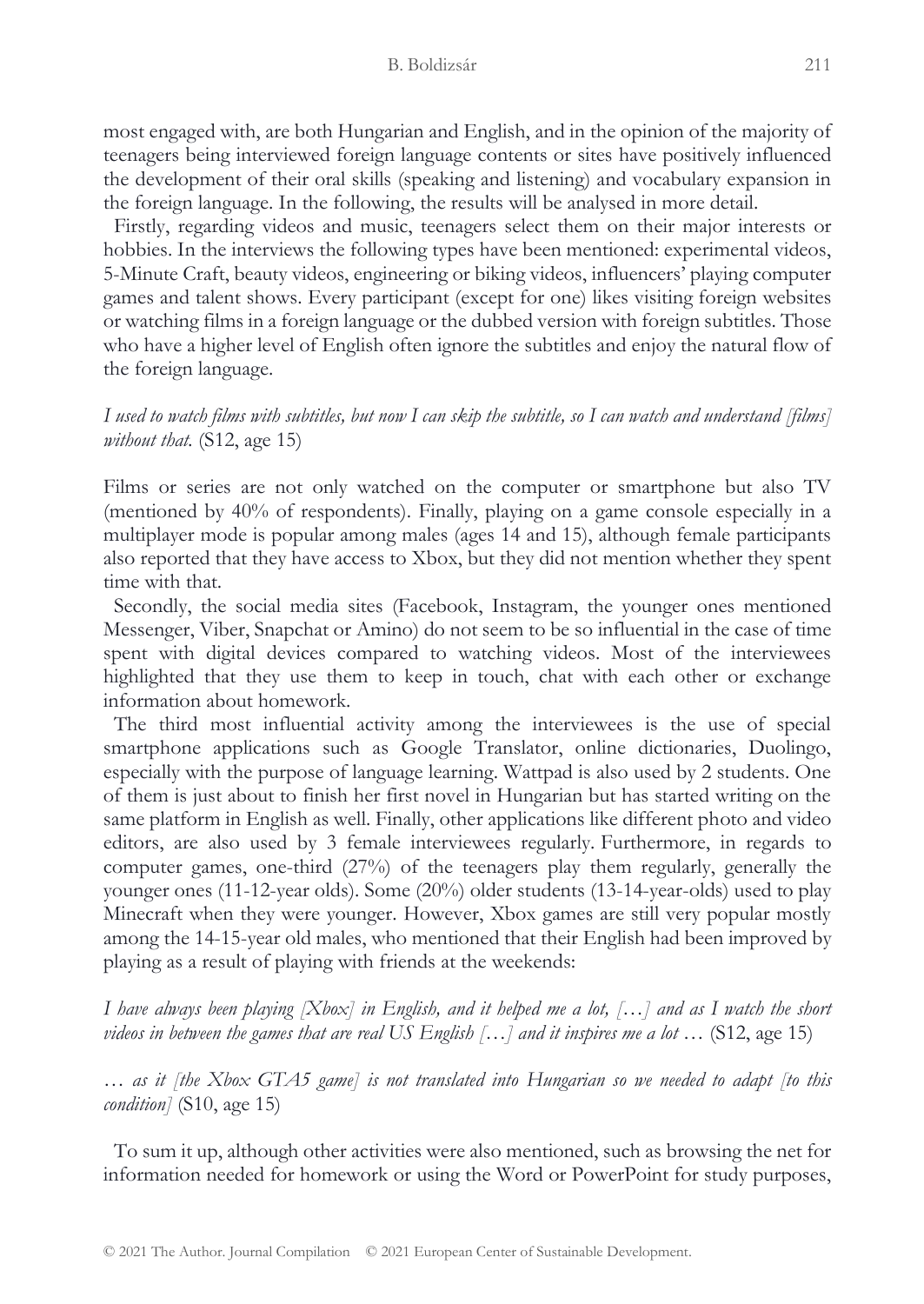the most widely used activities with digital devices showed nearly the same tendency in the online questionnaires as well  $(69,3\% - YouTube$  videos;  $64,5\% - \text{chat}$  apps;  $61,7\% - \text{music}$ ; 47,8% - social media sites; 42% -films; 31,9% - info search; 29,9% - games), except for the use of the Internet for searching relevant information for their studies (31,9%) which was a bit higher rate compared to the interview results.

 Considering the proportion of the native and foreign language content or sites used with the help of digital devices, interviewees mentioned Hungarian (86,7%) and English (80%) in most of the cases. Even the students, whose first foreign language was German at school, prefer to browse the Internet in English. Some of the 15-year-old interviewees (13,3%) do not visit Hungarian sites at all, just English ones as they find those sites more up-to-date or informative than the native ones (especially in the case of the latest news and technological innovations). This can sometimes create a special situation where they learn special terminologies in the foreign language while they are still not familiar with their native equivalents.

*My other hobby is mountain biking, and I usually watch videos in connection with them, and it often happens that when I am talking about bikes with my friends, and I tell them an English word instead [of a Hungarian one], 'cause I know the special term of an [hesitation] I don't know for example a piece part or anything only in English, and it happens regularly, and I cannot say it in Hungarian, because I don't know it just in English.* (S12, age15)

 Furthermore, regarding language proficiency gained through dealing with foreign language content in non-institutional circumstances, most interviewees think that these activities have promoted their FL advancement and felt a positive change. Some of them have pointed out the motivating force of the Internet. A female participant mentioned that browsing the foreign language sites was an eye-opener for her which made her realize the importance of language learning. She has also become aware that the Internet provides further potential for everyone to pick up a new foreign language next to those being learned at school.

*I think my English has improved a lot over the past few years, and the Internet has made me realise that I want to learn other languages as well. Now, for example, I would like to learn Chinese and sometimes I do that, and I would also like to start Korean"*. (S7, age 13)

 All in all, the greatest benefits pointed out by the interviewees is vocabulary expansion (73,3%) and oral skills development, more precisely listening comprehension (40%) and communication skills development (33,3%). A few participants (13-13%) highlighted the development in the following areas as well: pronunciation, reading skills, text comprehension and grammar. Comparing the results with the online questionnaire data, the advancement in oral skills (speaking, listening) and language content (pronunciation, vocabulary) are mentioned in the first place. However, development in reading skills and the complex skill of translation (oral and written) is reported by a high rate of students (58,9-69,5%). Finally, in the interviews, translation is not being referred to as a skill, but an activity, e.g. using the Google Translator or solving a school task and the homework.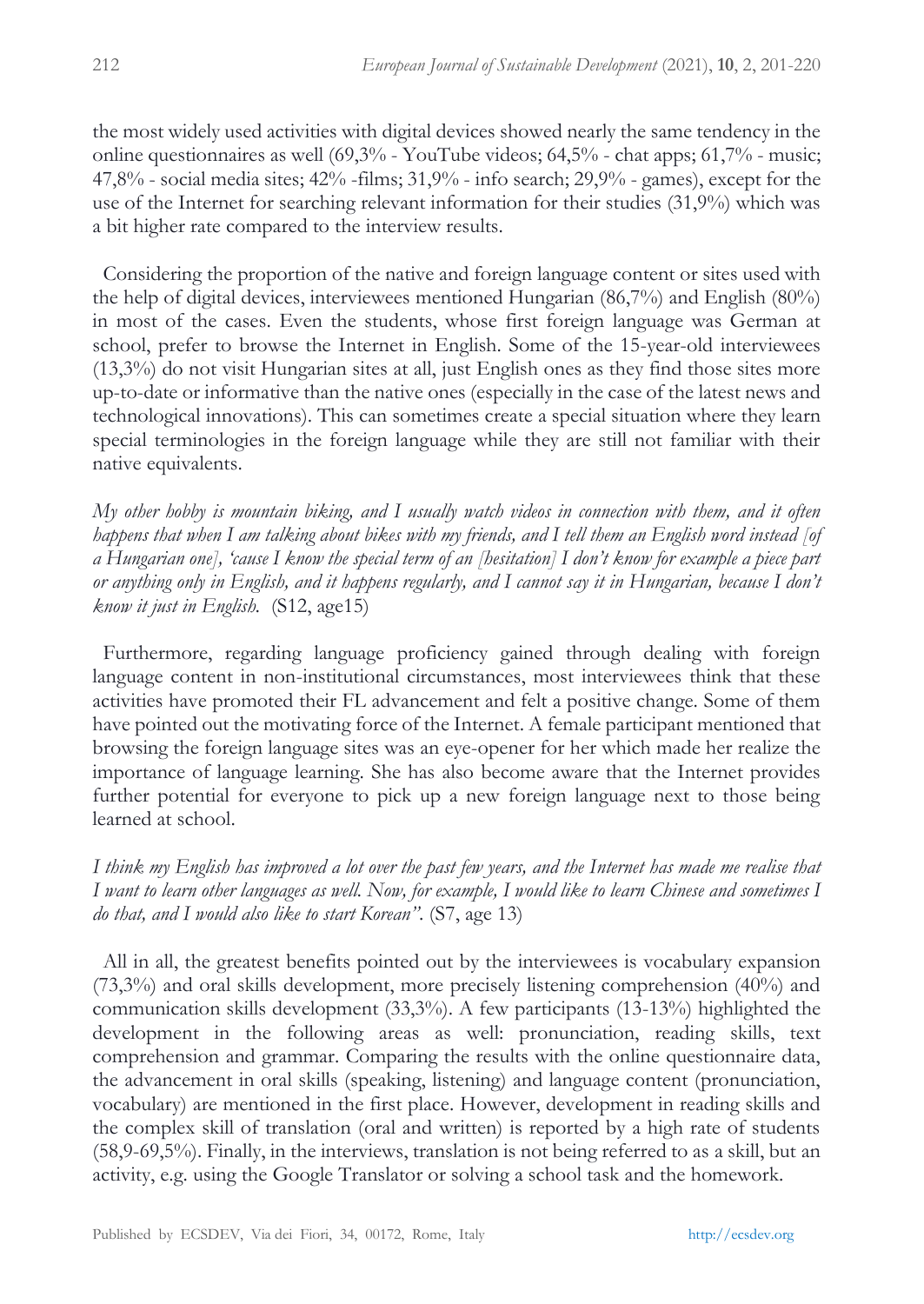#### **4.2.3 Institutional language learning - ICT tools used in class, students' needs**

The third part of the interview focuses on the use of new technologies in the FL teaching-learning process. Student opinion about the importance of incorporating digital devices into the FL lessons is investigated and also their needs towards the support of new media to foster their foreign language proficiency.

**Finding 3:** Using varied digital devices during FL lessons (e.g. smartboards, smartphones, PCs and projectors) is just rarely experienced by the majority of the interviewees. It seems that CD and mp3 players are still the most popular technological tools in upper primary education, which are incorporated in the language learning process relatively frequently, and mainly used for skills development. Student opinion on the use of new technologies in FL lessons mostly reflects a rather traditional point of view, but some of the teenagers have expressed their wish to do such activities in the lesson which they are usually engaged within their free time (e.g. watching and editing videos or creating films; setting up a chat group; using language learning apps). They think that smartboards, laptops, tablets and smartphones could be used for these purposes.

 Concerning the type of digital devices being used in FL lessons in more detail, the CD player is the most often used technological tool (mentioned by 73,3% of participants). According to the interview results, it is for listening skills development and testing, or simply enjoying the melody of songs to have fun. Furthermore, mp3 players on laptops are also reported to be in use (by 20% of students). In the case of the other devices, only two interviewees (13,3%) have experienced the frequent use of the projector and smartboard/ computer combination for watching PPTs about different topics or cultural themes. Many of the participants (40%) have stated that the smartboard is not used at all, because of either not being available in the classroom or the teacher ignores them and rather sticks to the traditional teaching tools, such as books and workbooks. Two classmates have mentioned that even if there is a smartboard in a classroom, the teacher uses it only for projecting the exercises of the students' book and workbook:

*…and sometimes if we are in a room with a smartboard* (S14, age 13*), but then she [the teacher] only projects the workbook or the students' book to enlarge them* (S15, age 13)*, […] and we have watched a video once* (S14 and 15)*, […] and listened to music at Christmas … [with] a CD player. (S15)*

However, there are some cases when digital devices (probably the smartboard, but it is not stated clearly by the students) are aimed at non-traditional purposes such as watching videos on YouTube (in interview 5). In another interview, it is mentioned that sometimes the smartphones can be used in language lessons:

- *Um… for example when practising for the competency test<sup>5</sup> , and she* [the teacher] *always has the listening test on* [her] *computer, and we always complete the tasks with the help of our phone*. (S2, age 12)

- *Yes, we can sometimes have our phones to browse different sites* (S3 age 12), *because she [the teacher] sends us the file*. (S2)

- *In email?* (Interviewer)

<sup>5</sup>Assessing global competence in PISA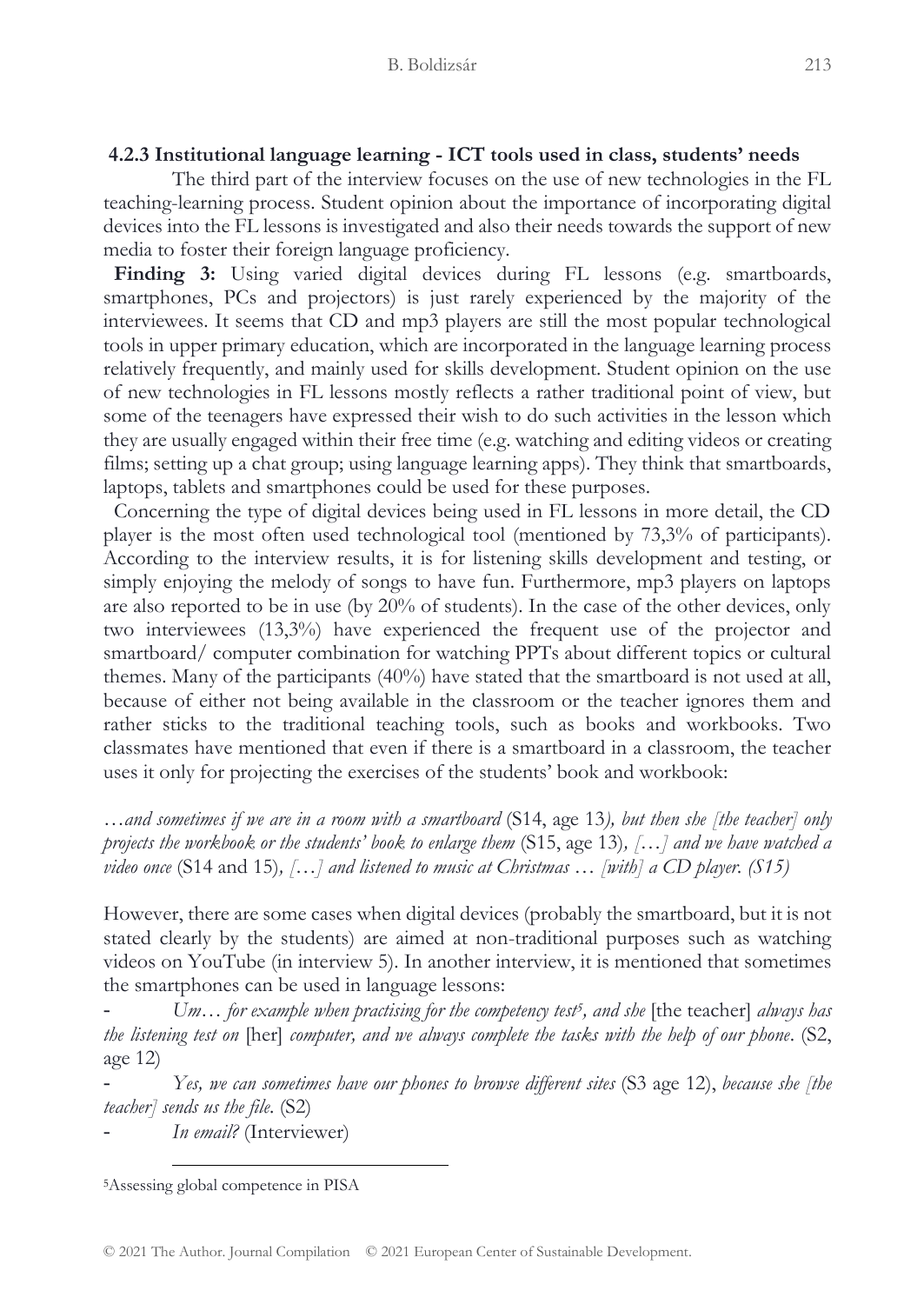- *No. Through the Messenger*. (S2 and S3)
- *So you have a group?* (Interviewer)
- *Yes.* […] (S2)
- *Is it also for homework purposes or used only in class?* (interviewer)
- *No, no, only in the lesson.* (S2)

 Comparing the results with the online questionnaire data on the types of digital devices used in the language lessons it is shown that DVD and video players cannot be found in schools (57,6%) or are not used at all (12,2%). Regarding CD players, a very diverse picture is presented. On the one hand, nearly half of the participants  $(41,8\%)$  reported the lack of devices, on the other hand, in other cases, these are in regular use (25,3%) or very rarely used (14,9%) during the FL lessons. The computer-projector combination is more often employed (68,8%) than the previous devices, although their frequent use is mentioned by a much less number of students (39,6%). Furthermore, according to 72,3% of the teenagers if smart boards are available these are used by the language teachers although with varied frequency (rarely: 31,7%, often: 40,6%).

 All in all, in some cases the interview and the questionnaire results show differences, e.g. in the rate of availability and the real use of smartboards, computers, projectors, and CD players. Therefore, further investigations are needed in this respect.

 Regarding interviewees' opinion on which digital devices they would find beneficial to incorporate into the teaching-learning process, they have mentioned smartphones, tablets, laptops, projectors, and smartboards. The most often specified digital tools are smart boards and tablets, but in many cases, the use of a particular device is only implied through the activities highlighted by the students.

 Concerning the purpose of using new technologies, teenagers have brainstormed many useful ideas. Their recommendations could be clearly distinguished on the basis of traditional or non-traditional language teaching tasks and activities. According to this distinction of the classroom activities carried out with digital devices, teenagers' views on what to incorporate into the language lessons fall into the traditional type of language teaching in most of the cases, as these tasks aim to develop language skills or content areas in a direct way (especially productive and receptive oral skills, translation, vocabulary, and pronunciation). However, some participants, especially the older ones (14-15-year olds) have called for the need of those types of activities that they would otherwise do in their free time, such as watching films, series or making private videos; using special applications, and communicating through chat programs. The three types of activities mentioned are also suitable for skills development indirectly.

 Firstly, regarding films and videos two-third of the interviewees (66,7%) wish to watch films, series or (educational) videos in the English lesson. Apart from having fun, they think that it can enhance their oral skills (listening and speaking) and they can also have better speech comprehension. Besides watching videos, making short films in groups and presenting them in class is also listed by 20% of the interviewees. It is a creative and highly motivating task for teenagers as they are inspired by searching for pictures and photos to the videos on the Internet and use photo and video editor software programmes or applications. Therefore, it not only promotes FL but also IT skills.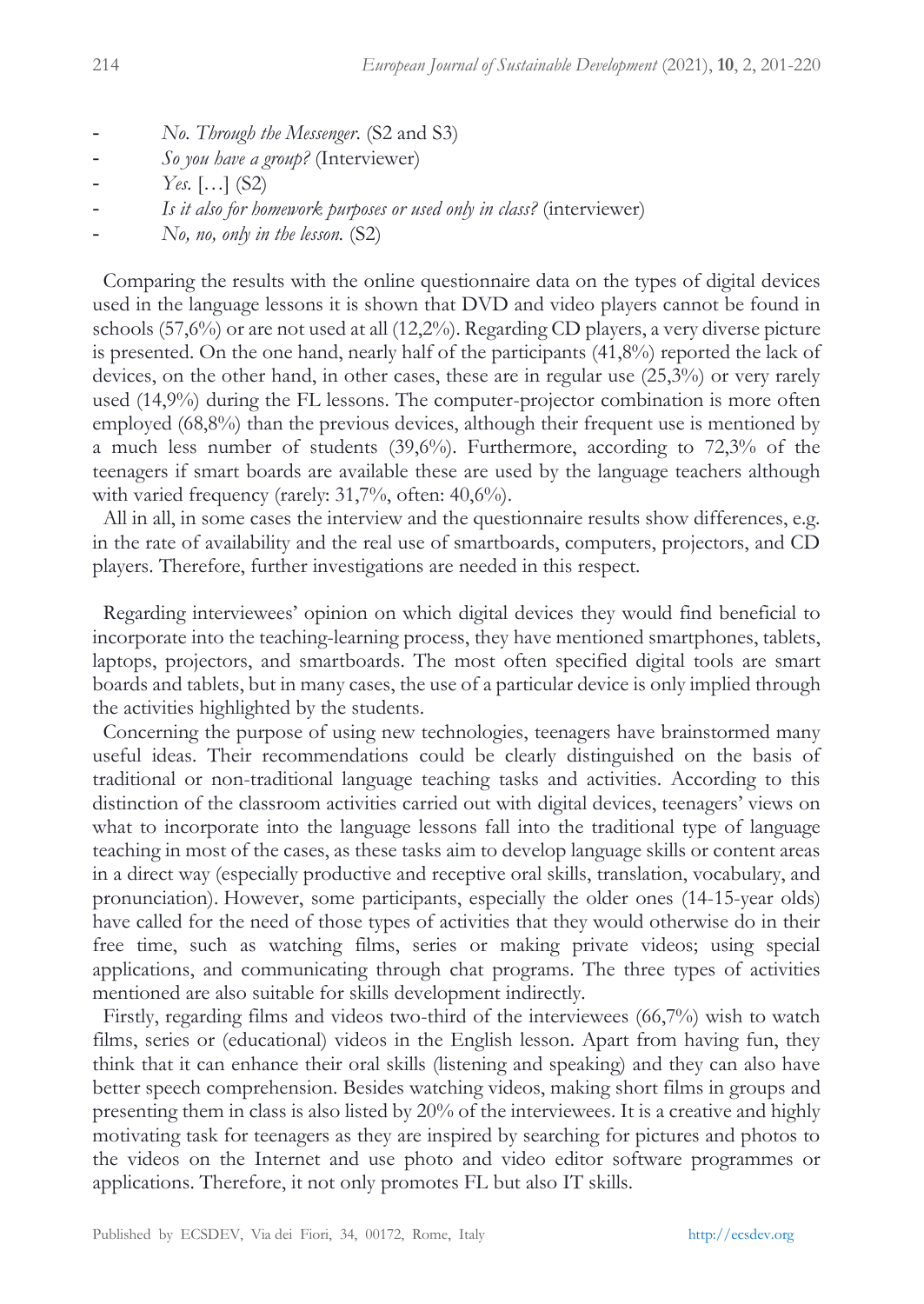#### B. Boldizsár 215

*I think it would be very good if we could write a text and have it checked by the teacher and then we could record it on video and maybe look for pictures in English on the Internet or video.* (S7, age 13)

 Secondly, some teenagers (26,7%) think that special language learning applications (Kahoot, Duolingo) could also be used on smartphones or tablets in FL lessons as well giving the chance of both competition and individual progress. Furthermore, online and offline dictionary applications or Google Translate is a helping hand in the lesson which could make e.g. text comprehension faster and more effective. One of the interviewees has pointed out that using Google Translate can even be a source of fun. In other words, it can develop metacognition as is beneficial for comparing the structure of the foreign language with that of the native language. It can also draw attention to any ambiguities in the final translation.

- *We wanted* [to do this] *for* [April's] *Fool's Day (laughs), but haven't done, and it is very funny,* [....]*, so to find a text* [... ] *and then we will copy it into Google Translate and* [...] (S3, age 12) - *because the teacher always told us not to use Google Translate as it is not always accurate, and all kinds of stupid things would show up [be translated]* (S2, age 12)

 Thirdly, communication with the help of chat programmes is mentioned by a few interviewees, mainly having a private chat group which involves everyone in the German class, and students can even make comments there during the lesson. Moreover, skyping with native speakers (e.g. a friend) with whole class involvement is found to be a good idea.

 To sum up, according to the teenagers who were interviewed, the use of digital devices in FL lessons promote skills development (especially productive and receptive oral skills, translation and transcription, and IT skills), group dynamic (cooperation and competition), creativity, and it also allows for opportunities for individual progress. Moreover, the cultural aspect of language learning is highlighted (skyping) as well as the benefit (faster progress) in the process of language learning with the help of new technologies. Furthermore, they think that working online supports the view of environmental consciousness (by eliminating the need for printing). In contrast with the benefits of using digital devices in institutional circumstances, some of the respondents expressed their negative opinion on this issue, e.g. that the smartphones in the language lesson may distract students' attention from the task:

## *Well, it depends, because there are probably a couple of people who, if they have a digital device and have their own in front of them, may not be paying attention to the task, …* (S2, age 12)

Similarly, using digital devices in FL language lessons can lead to the problem of misbehaviour. Furthermore, the problem of differentiation in regards to particular activities (e.g. watching series or films) is also pointed out, meaning that these do not meet everyone's needs, as because of the different levels of students' FL proficiency, it would work for someone, but would not work for others.

 To sum up, both in the interviews and the questionnaires, similar ideas have come up. These can be grouped according to traditional and non-traditional classroom activities. It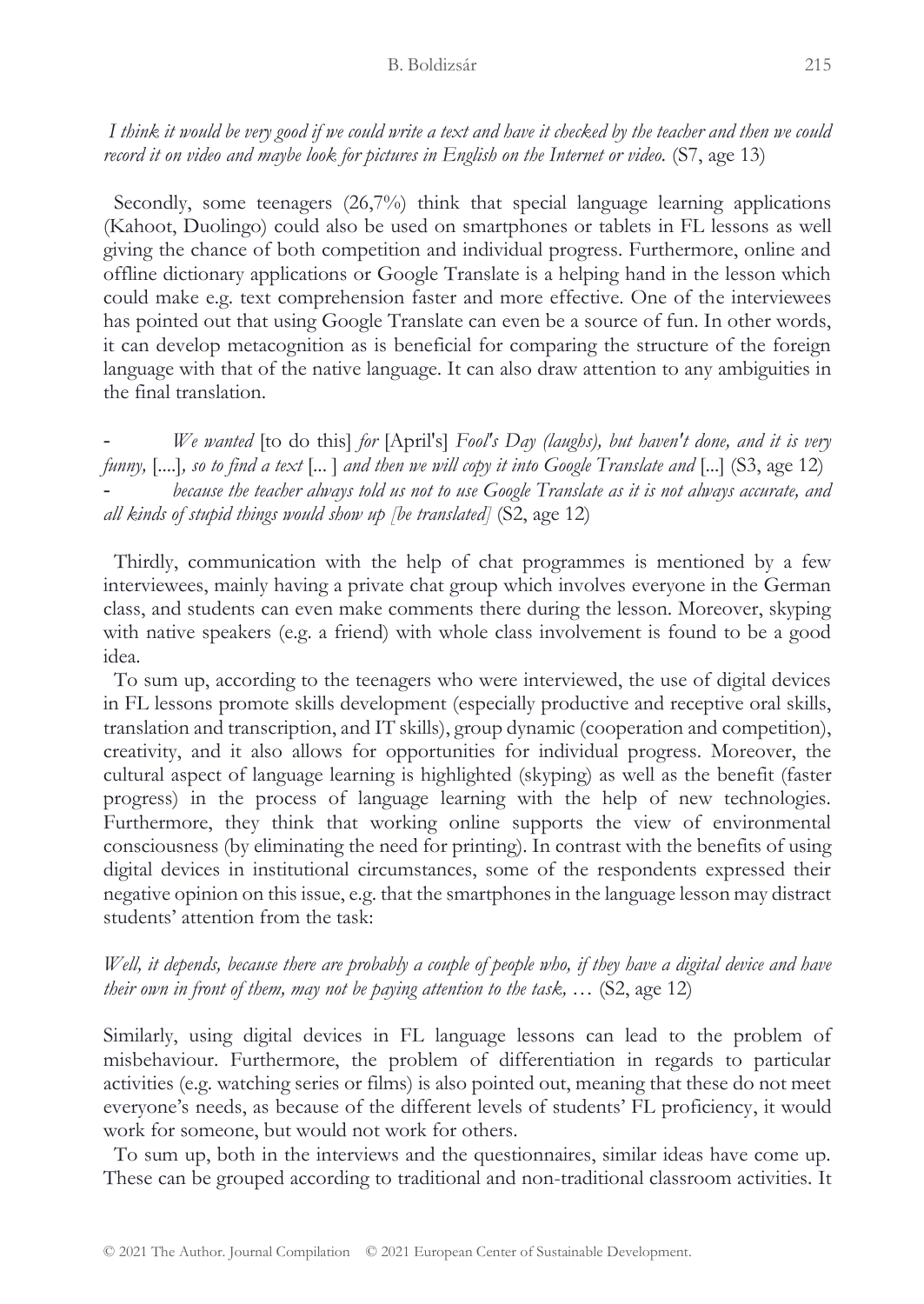seems that in both cases students are open to the use of digital devices and would be pleased if they could be engaged with them in FL lessons as well.

## **5. Conclusion**

The limitation of the present small-scale study is that it is not representative, but aims to explore more details to contribute to a previous study (Boldizsár, 2018) and planning further research. Furthermore, acknowledging the limitations of the study that it was done before the pandemic when online education had not come into force, the findings still suggest that teenagers are aware that using new technologies in instructional and non-instructional circumstances gives them the chance not only to improve their digital competence but also their FL proficiency. The first finding shows that interviewees mostly regarded themselves as competent users of new media technologies; they have access to a variety of digital devices, which they use every day with huge individual differences in usage time. It seems that teenagers are motivated using the new media technologies in non-educational settings mainly for watching videos, films; listening to music; visiting social media sites; using different applications for study purposes and having fun. Furthermore, the majority of interviewees realized that dealing with FL contents positively influenced their oral language skills development (speaking and listening) and vocabulary expansion.

 Regarding the instructional use of digital devices, the second finding showed that the use of new media technologies was rarely experienced in the FL lessons (c.f. MOD, 2016). CD and mp3 players still seem to be the most popular technological tools in upper-primary education, which are incorporated into the language learning process relatively frequently and are mainly used for skills development. As respondents were conscious about the effectiveness of new media technologies in their FL advancement, they clearly expressed their demands towards the needs of using digital devices more frequently in the formal learning environment. The third finding of the study is that student opinion mostly reflects a rather traditional view on what these devices could be used for (e.g. skills development). However, some of them expressed their wish to do such activities that would bring them closer to real-life situations (e.g. watching, editing or creating films and videos; chatting; using various apps) with the help of smart boards, laptops, tablets and smartphones, which they are often engaged in their free time.

 Hungary is a small, relatively mono-cultural and monolingual country compared to most other European countries (Vidra & Fox, 2012). Regarding FL teaching in many educational institutions, there are some old-fashioned rules, e.g. some digital devices are not allowed to be used by students in the class (Ollé in B. Tier, 2012). FL teachers should be aware that using digital tools in the teaching-learning process comes with more advantages than disadvantages (Bucur & Popa, 2017). As ICT is seen as a "major tool for building knowledge societies" (UNESCO 2003:1), it should be taken seriously and therefore, the educational systems and processes should be rethought and redesigned.

 Since online education is taking global proportions, many other considerations have to be taken into account while discussing either the advantages of ICT or the changed roles and responsibilities of educators and foreign language teachers in this new context. The present study had been conducted before global online education started in the wake of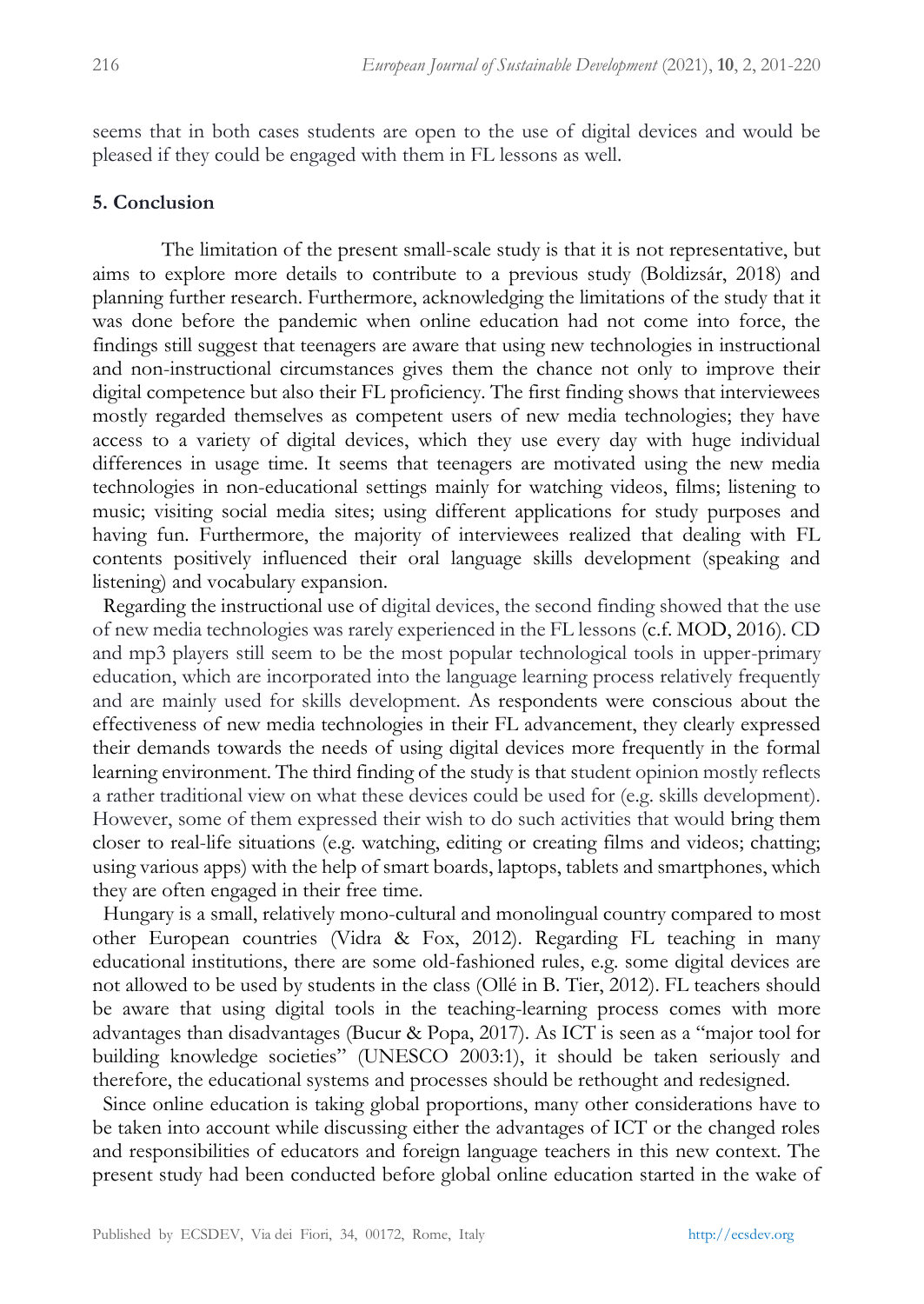the COVID-19 pandemic, so these issues do not belong to its focus. However, in regards to cultural sustainability, further studies should be conducted to explore how online education has transformed teenagers' use of new media technologies, their social interaction and their (native and non-native) language use during the pandemic. It should also be explored to what extent online communication has affected their native language proficiency (e.g. in respect to sending short messages, using incomplete sentences, nonnative abbreviations, or ignoring punctuation). As the topic of language maintenance was also brought up in this study in the context of using non-native terminologies when the Hungarian equivalent is unknown (e.g. in science, technology), as some specific vocabularies are available in the mother tongue. It might create an odd situation when they start incorporating foreign language terminologies into their native conversations. This issue belongs to the theme of cultural sustainability from the point of view of language maintenance, but there are other worth-exploring topics in sustainability, such as mass culture dominance on teenagers' identity formation or game addiction as a phenomenon.

#### **References**

- Attewell, Jill (2007). BYOD for Schools: Technical advice for school leaders and IT administrators. European Schoolnet. Brussels, Belgium. [pdf] Available at: [http://www.eun.org/documents/411753/817341/BYOD\\_Technical\\_guide\\_full\\_v7.pdf/](http://www.eun.org/documents/411753/817341/BYOD_Technical_guide_full_v7.pdf/) [Acc essed 16.08.2019]
- Blake, Robert (2008). *Brave New Digital Classroom: Technology and Foreign Language Learning*. Washington, D.C.: Georgetown UP.
- Boldizsár, Boglárka (2017). ICT Competence of Hungarian Foreign Language Teachers. *International Journal of Arts and Sciences*, 11(1), 195-202.
- Boldizsár, Boglárka (2018). Students' Needs for Digital Devices in FL Classes. *International Journal of Arts and Sciences*, 10(1), 517-524.
- B. Tier, N. (2012). Digitális készségek szerepe a tanulásban IKT eszközök és az Internet. Interjú Ollé Jánossal. In: N. B. Tier, ed*., Alma a fán - Fókuszban a tanulás támogatása*. Budapest: Tempus Közalapítvány, pp. 46-55. [pdf] Available at: [http://www.tka.hu/docs/palyazatok/alma\\_a\\_fan\\_-](http://www.tka.hu/docs/palyazatok/alma_a_fan_-_fokuszban_a_tanulas_tamogatasa_2014.pdf) [\\_fokuszban\\_a\\_tanulas\\_tamogatasa\\_2014.pdf](http://www.tka.hu/docs/palyazatok/alma_a_fan_-_fokuszban_a_tanulas_tamogatasa_2014.pdf) [Accessed 14 Febr. 2018].
- Bucur, Norica-Felicia & Popa, Oana-Rica (2017). Digital Competence in Learning English as a Foreign Language-Opportunities and Obstacles. *The 12th International Conference on Virtual Learning ICVL* 2017. 257-263. [pdf] at: [https://www.researchgate.net/publication/320558176\\_Digital\\_Competence\\_in\\_Learning\\_Eng](https://www.researchgate.net/publication/320558176_Digital_Competence_in_Learning_English_as_a_Foreign_Language-Opportunities_and_Obstacles) lish as a Foreign Language-Opportunities and Obstacles
- Buda, András (2013). Pedagógusok az információs társadalomban. In: Lévai, Dóra & Szekszárdi, Júlia (eds.) (2013). *Digitális Pedagógus Konferencia*. Konferenciakötet. ISBN 978-963-284-338-4. [pdf] Available at: [http://levaid.web.elte.hu/Digitalis%20pedagogus%20konferencia%202013%20-](http://levaid.web.elte.hu/Digitalis%20pedagogus%20konferencia%202013%20-%20Levai%20Dora.pdf) [%20Levai%20Dora.pdf](http://levaid.web.elte.hu/Digitalis%20pedagogus%20konferencia%202013%20-%20Levai%20Dora.pdf) [Accessed 18.05.2018]
- Cetto, Maria (2010). Technology and Second Language Teaching. *Brújula* 8(1), 119-121. [pdf] Available at: [www.brujula.ucdavis/edu/files/2012/01/119-21\\_Vol8\\_EnRoute\\_Cetto.pdf](http://www.brujula.ucdavis/edu/files/2012/01/119-21_Vol8_EnRoute_Cetto.pdf) [Accessed 18.05.2018]
- Çöteli, Sami (2019). The Impact of New Media on The Forms of Culture: Digital Identity and Digital Culture. *Online Journal of Communication and Media Technologies*. 9. 1-12. 10.29333/ojcmt/5765. [pdf] Available at: [https://www.researchgate.net/publication/332950540\\_The\\_Impact\\_of\\_New\\_Media\\_on\\_The\\_Fo](https://www.researchgate.net/publication/332950540_The_Impact_of_New_Media_on_The_Forms_of_Culture_Digital_Identity_and_Digital_Culture)

[rms\\_of\\_Culture\\_Digital\\_Identity\\_and\\_Digital\\_Culture](https://www.researchgate.net/publication/332950540_The_Impact_of_New_Media_on_The_Forms_of_Culture_Digital_Identity_and_Digital_Culture) [Accessed 17.08.2020]

Czékmán, B., Szabó, F., Somfalvi, Z. & Maior, E. (2017). Az IKT-val támogatott problémaalapú tanulás lehetőségei az idegennyelv-tanításban. In Polonyi T. & Abari K. (eds.) *Digitális tanulás és tanítás.* pp. 69-82. Debrecen: Debreceni Egyetemi Kiadó.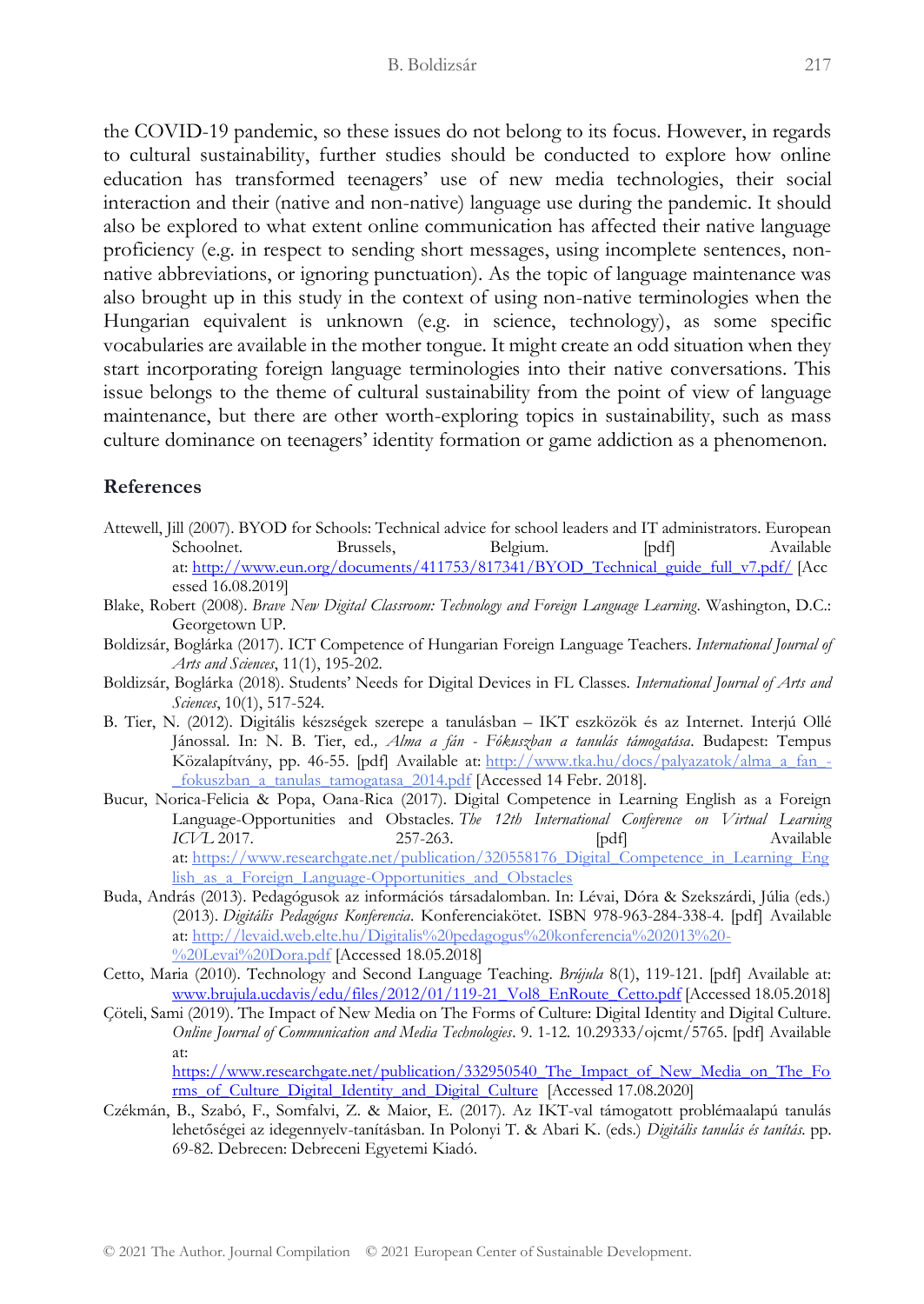- Dancsó, Tünde (2008). Az informatikai készségek vizsgálata néhány háttértényezõ tükrében. In: Csíkos Csaba, ed. *VI. Pedagógiai Értékelési Konferencia. Program. Tartalmi összefoglalók*. Szegedi Tudományegyetem, Szeged. 25.
- Dörnyei, Zoltán (2007). *Research methods in applied linguistics*. New York: Oxford University Press.
- Dudeney, Gavin and Hockly, Nicky (2012). ICT in ELT: How did we get here and where are we going? ELT Journal, 66(4), 533–542. https://doi.org/10.1093/elt/ccs050
- Fernández-Cruz, F. J. & Fernández-Díaz, M. J. (2016). Generation Z's Teachers and their Digital Skills. *Comunicar* 24(46) 97-105.
- Főző, Attilia László (2006). Szinkrón és aszinkrón kommunikáció IKT alapú oktatási projektekben. *Új Pedagógiai Szemle,* 2006/1. 104-112.
- Gfk Hungária (2010). Közel öt órát töltenek el naponta a fiatalok a számítógép és a televízió előtt. Gfk Group. [online] Available at: [http://www.gfk.com/imperia/md/content/gfk\\_hungaria/pdf/press\\_h/2010/press\\_2010\\_10\\_](http://www.gfk.com/imperia/md/content/gfk_hungaria/pdf/press_h/2010/press_2010_10_26_h.pdf) 26 h.pdf [Accessed 05 March 2018].
- Hanczár Gergely (2006). *17 éves tanulók informatikai kompetenciája*. Doktori (PhD) értekezés. ELTE Neveléstudományi Doktori Iskola, Budapest.
- Hoopingarner, Dennie (2009). Best Practices in Technology and Language Teaching. *Language and Linguistics Compass 3.1*(2009) 222-235.
- ITTK (2007). *Magyar Információs Társadalom Éves Jelentés 2006*. ITTK, Budapest.
- IVSZ (2017). Ajánlások a digitális pedagógia szakmai és technológiai feltételrendszeréhez. Digitális Mintaiskola Projekt. [pdf] Available at: [https://dpmk.hu/wp](https://dpmk.hu/wp-content/uploads/2018/01/Aj%C3%A1nl%C3%A1sok-a-digit%C3%A1lis-pedag%C3%B3gia-felt%C3%A9telrendszer%C3%A9hez.pdf)[content/uploads/2018/01/Aj%C3%A1nl%C3%A1sok-a-digit%C3%A1lis-pedag%C3%B3gia](https://dpmk.hu/wp-content/uploads/2018/01/Aj%C3%A1nl%C3%A1sok-a-digit%C3%A1lis-pedag%C3%B3gia-felt%C3%A9telrendszer%C3%A9hez.pdf)[felt%C3%A9telrendszer%C3%A9hez.pdf](https://dpmk.hu/wp-content/uploads/2018/01/Aj%C3%A1nl%C3%A1sok-a-digit%C3%A1lis-pedag%C3%B3gia-felt%C3%A9telrendszer%C3%A9hez.pdf) [Accessed 18.06.2019]
- Jenkins, H., Clinton, K., Purushotma, R., Robinson, A. J. and Weigel, M. (2006). *Confronting the Challenges of Participatory Culture: Media Education for the 21st Century*. An occasional paper on digital media and learning. [pdf] Chicago: The MacArthur Foundation. Available at: Foundation. Available at: [https://www.macfound.org/media/article\\_pdfs/JENKINS\\_WHITE\\_PAPER.PDF](https://www.macfound.org/media/article_pdfs/JENKINS_WHITE_PAPER.PDF) [Accessed 04 Jan. 2018]
- Kárpáti, A. (2003). Zelig a katedrán. Az e-learning szerepe a pedagógusképzésben. *Educatio*, 2003/3, 389-401.
- Kétyi, András (2016). Egy mobil nyelvtanulási applikáció használata és tapasztalatai a nyelvoktatásban. In: *Módszertani kisérletek*. Budapesti Gazdasági Egyetem, pp. 63-710.
- Kétyi András (2017) A digitális hype-on túl: a 21. századi tanár digitális eszköztára. *Prosperitas*, 4 (4). 57-80. ISSN 2064-759X
- Kuti, Zsuzsa & Öveges, Enikő (eds.) (2016). *Mi a baj az iskolai nyelvoktatással?* A Nyelvtudásért Egyesület 2016. március 5-i konferenciájának összefoglalója. [pdf] Available at: [http://nyelvtudasert.hu/cms/data/uploads/konferencia-20160305](http://nyelvtudasert.hu/cms/data/uploads/konferencia-20160305-tanulmanykotet.pdf) [tanulmanykotet.pdf](http://nyelvtudasert.hu/cms/data/uploads/konferencia-20160305-tanulmanykotet.pdf) [Accessed 24 May 2018].
- Livingstone, Sonia (2003). The Changing Nature and Uses of Media Literacy. 4th ed. In: Gill, Rosalind; Pratt, Andy; Rantanen, Terhi and Couldry, Nick (eds.) *MEDIA@LSE Electronic Working Papers*. London: London School of Economics and Political Science. [pdf] Available at: <http://www.lse.ac.uk/collections/media@lse/mediaWorkingPapers/ewpNumber4.htm> [Accessed 15 Dec. 2017].
- Livingstone, Sonia (2012) Critical reflections on the benefits of ICT in education, *Oxford Review of Education*, 38(1), 9-24, DOI: 10.1080/03054985.2011.577938 [pdf] Available at: [https://www.researchgate.net/publication/232939736\\_Critical\\_Reflections\\_on\\_the\\_Benefits\\_of\\_](https://www.researchgate.net/publication/232939736_Critical_Reflections_on_the_Benefits_of_ICT_in_Education/link/588caf52a6fdcc8e63c97d8e/download) [ICT\\_in\\_Education/link/588caf52a6fdcc8e63c97d8e/download](https://www.researchgate.net/publication/232939736_Critical_Reflections_on_the_Benefits_of_ICT_in_Education/link/588caf52a6fdcc8e63c97d8e/download) [Accessed 19 May 2019].
- Mátyásné Nagy, Éva (2015). Oktatástechnológia fejlesztése a köznevelésben. Opus et Educatio, 2(3), pp. 109- 122. **In the set of the set of the set of the set of the set of the set of the set of the set of the set of the set of the set of the set of the set of the set of the set of the set of the set of the set of the set of the** at: [http://epa.oszk.hu/02700/02724/00004/pdf/EPA02724\\_opus\\_et\\_educatio\\_2015\\_03\\_109-](http://epa.oszk.hu/02700/02724/00004/pdf/EPA02724_opus_et_educatio_2015_03_109-122.pdf) [122.pdf](http://epa.oszk.hu/02700/02724/00004/pdf/EPA02724_opus_et_educatio_2015_03_109-122.pdf) DOI: http://dx.doi.org/10.3311/ope.59 [Accessed 23 May 2018].
- M. Fazekas, Ágnes and Cs. Czahesz, Erzsébet (2011). Középiskolás tanulók számítógép- és internethasználati szokásai. *Iskolakultúra*, 2011/8-9. pp. 120-134.
- MOD. Magyarország Oktatási stratégiája. (2016). [pdf] Available at: <http://www.kormany.hu/download/0/cc/d0000/MDO.pdf> [Accessed 18 Oct 2018]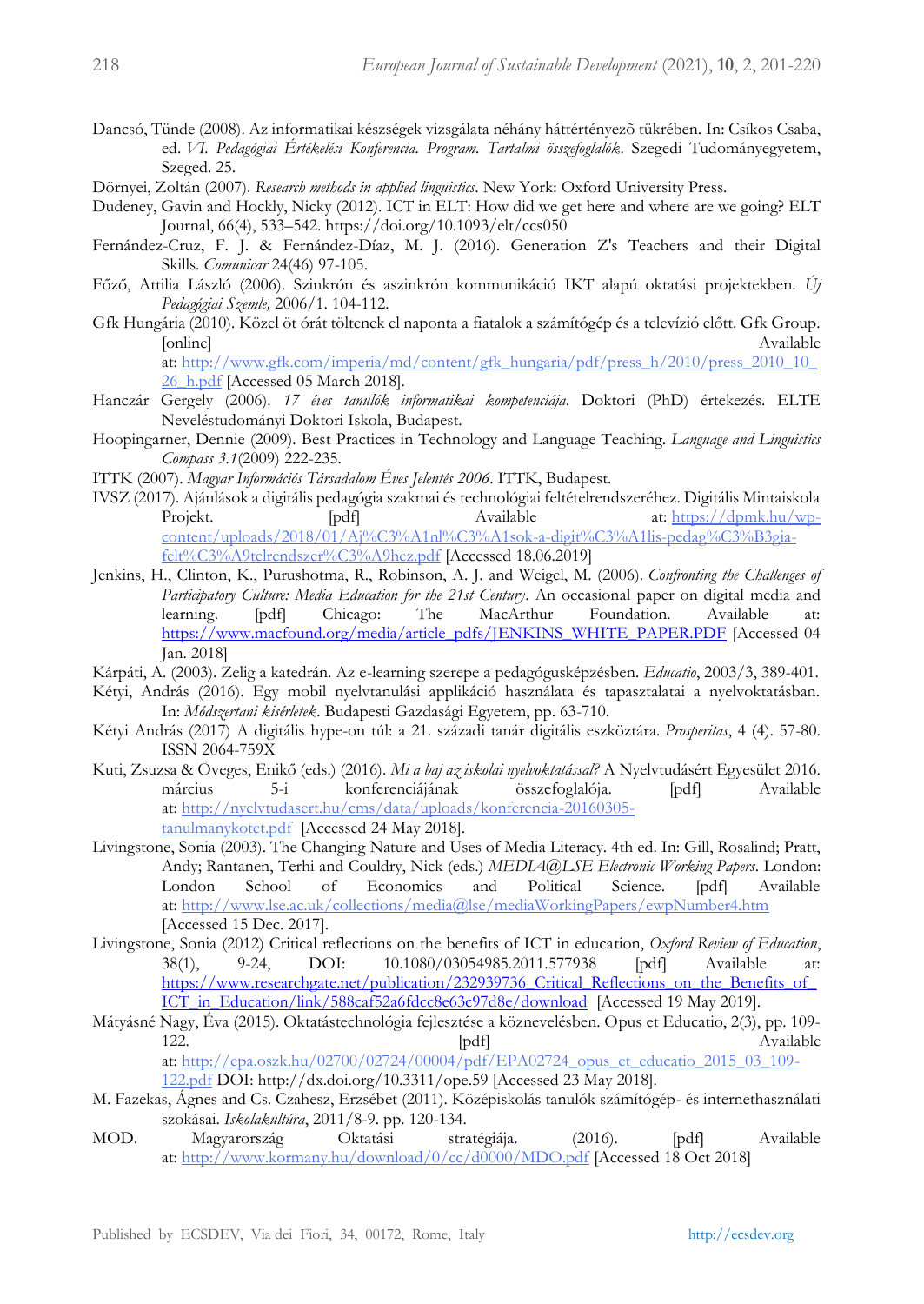- Molnár, Gyöngyvér (2011). Az információs-kommunikációs technológiák hatása a tanulásra és oktatásra. *Magyar Tudomány,* 172(9) 1038-47. [pdf] Available at: [http://epa.oszk.hu/00600/00691/00093/pdf/mtud\\_2011\\_09\\_1038-1047.pdf](http://epa.oszk.hu/00600/00691/00093/pdf/mtud_2011_09_1038-1047.pdf) [Accessed Aug 2018].
- Molnár, Gyöngyvér & Pásztor-Kovács, Anita (2015). A számítógépes vizsgáztatás infrastrukturális kérdései: az iskolák eszközparkjának helyzete és a változás tendenciái. *Iskolakultúra* 25 (4) 49-61.
- Palys, Ted, & Atchison, Chris (2014). *Research decisions: Quantitative, qualitative, and mixed methods approaches* (5th ed.). Toronto, Canada: Nelson Education.
- Patton, Michael Qiunn (1999). Enhancing the quality and credibility of qualitative analysis. *Health Services Research* 34(5)1189–208.
- Polónyi, István (2017). A válasz: az IKT az iskolában de mi volt a kérdés? *Educatio* 26(2): 257-271. DOI: 10.1556/2063.26.2017.2.8.
- Prensky, Marc (2001). Digital Natives, Digital Immigrants. *On the Horizon* MCB University Press, 9 (5) 1-6.
- Ravi, B. K. (2012). New Media, Culture and Society. *Academic Research International* 2012/2(2) 479-494. 2012ISSN-L: 2223-9553, ISSN: 2223-9944<https://core.ac.uk/download/pdf/72802219.pdf>
- Rieger, Borbála (2009). Hungarian University Students' Beliefs about Language Learning: a Questionnaire Study. *WoPaLP* (3). 97-113.
- R. Tóth, Krisztina & Molnár, Gyöngyvér (2009). A jövõ tanárainak IKT ismeretei és elvárásai. *Pedagógusképzés*, 7(1) 25–41.
- Sikné Lányi, Cecília (2000). 12–14 éves tanulók számítógép-használata. *Magyar Pedagógia*, 100 (3) 331–342.
- Sós, Mária (2005). 10–14 éves diákok számítógép-használati szokásainak vizsgálata. *Új Pedagógiai Szemle*, 55 (11) 83–99.
- Szabó, Erzsébet Mária (2012). A Laterna Magicától az okostelefonig. Az online nyelvtanulás és nyelvtanítás egy lehetséges modellje. pp. (Chapter 5). Benedek, András; Horváth Cz., János; Molnár, György; Nagy, Gábor Zsolt; Nyíri, Kristóf; Szabó Erzsébet Mária; Tóth, Péter; Verebics, János (eds). Digitális pedagógia 2.0. [online] Available at: [https://www.tankonyvtar.hu/hu/tartalom/tamop412A/2011-](https://www.tankonyvtar.hu/hu/tartalom/tamop412A/2011-0023_DP/dp5_5_latmag_ch000000.html) [0023\\_DP/dp5\\_5\\_latmag\\_ch000000.html](https://www.tankonyvtar.hu/hu/tartalom/tamop412A/2011-0023_DP/dp5_5_latmag_ch000000.html)
- Szebeni, Rita (2010). *A kompetencia alapú oktatás pedagógus személyiség háttere*. Debreceni Egyetem BTK, Debrecen.
- Török, Balázs (2001) A diákok számítógép-használati szokásai internetezés és elektronikus levelezés. *Új Pedagógiai Szemle*, 51(7–8.) 105–122.
- Treapăt, Laurențiu-Mihai (2017). The Influence of Mass-Media upon Students' Education, A Two-Edged Sword. *European Journal of Business and Social Sciences*. 6. 1-18.
- Turcsányi-Szabó, Márta & Abonyi-Tóth, Andor (2015). *A digitális írástudás fejlesztésének lehetőségei*. Budapest: Educatio Társadalmi Szolgáltató Nonprofit Kft. [pdf] Available at: [http://dl](http://dl-sulinet.educatio.hu/download/letoltheto-dokumentumok/Digitalis-irastudas.pdf)[sulinet.educatio.hu/download/letoltheto-dokumentumok/Digitalis-irastudas.pdf](http://dl-sulinet.educatio.hu/download/letoltheto-dokumentumok/Digitalis-irastudas.pdf)
- UNESCO (2003). Communiqué. Ministerial Round Table on "Towards Knowledge Societies". Paris: UNESCO. [pdf] Available at: [http://www.unesco.org/new/fileadmin/MULTIMEDIA/HQ/CI/CI/pdf/wsis\\_geneva\\_prep](http://www.unesco.org/new/fileadmin/MULTIMEDIA/HQ/CI/CI/pdf/wsis_geneva_prepa_ministerial_round_table_communique.pdf) [a\\_ministerial\\_round\\_table\\_communique.pdf](http://www.unesco.org/new/fileadmin/MULTIMEDIA/HQ/CI/CI/pdf/wsis_geneva_prepa_ministerial_round_table_communique.pdf) [Accessed 23 May 2018].
- Valkenburg, Patti M., & Piotrowski, Jessica Taylor (2017). *Plugged in: How media attract and affect youth*. New Haven, CT; London: Yale University Press.
- Vidra, Zsuzsanna, & Fox, Jon (2012). *The Radicalization of Media Discourse. The Rise of the Extreme Right in Hungary and the Roma Question*. CEU CPS.